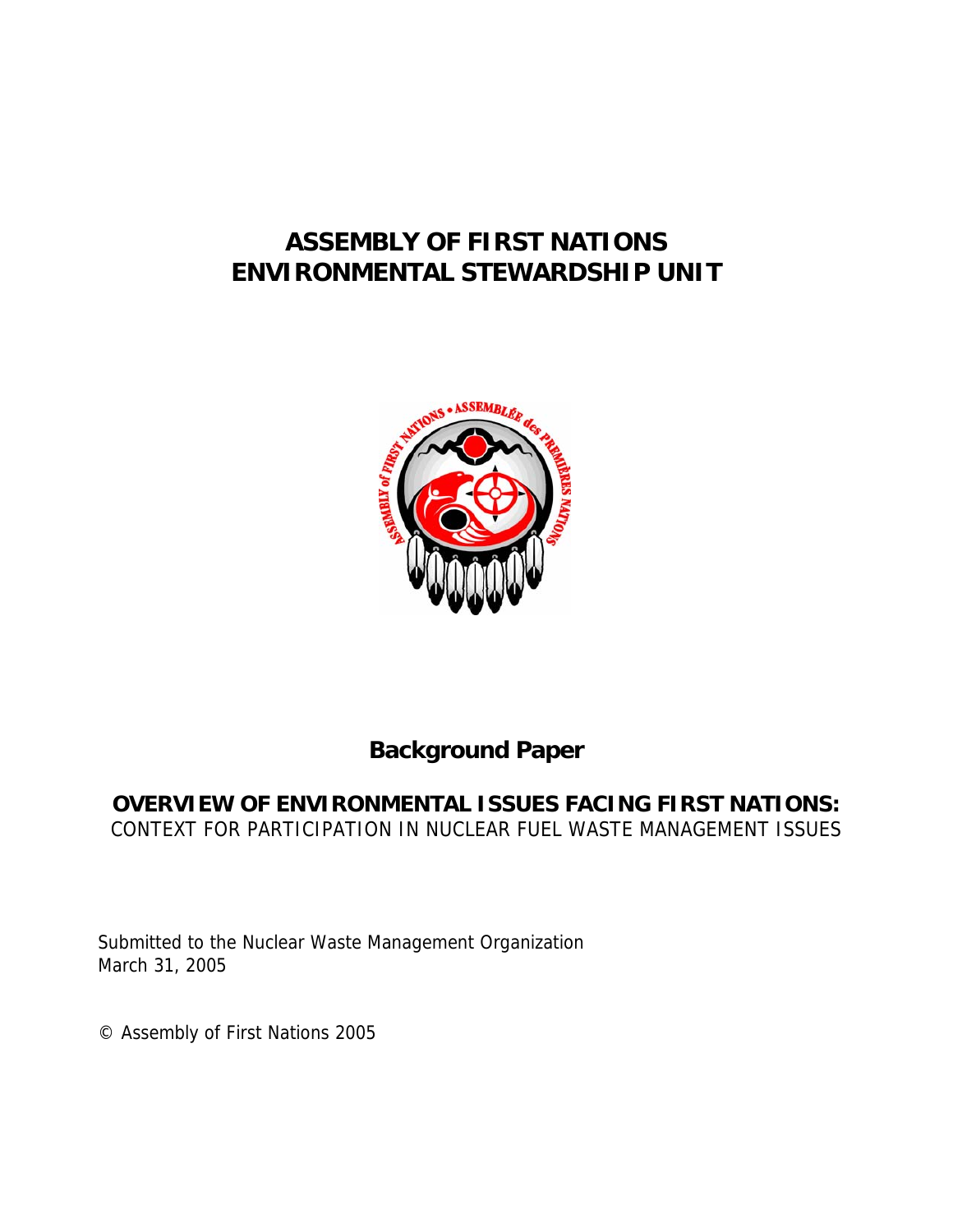# **TABLE OF CONTENTS**

|     |                                                                                             | <b>ACKNOWLEDGEMENTS</b>                                                                                                                                                                                              | Page |
|-----|---------------------------------------------------------------------------------------------|----------------------------------------------------------------------------------------------------------------------------------------------------------------------------------------------------------------------|------|
| 1.0 |                                                                                             |                                                                                                                                                                                                                      |      |
| 2.0 |                                                                                             |                                                                                                                                                                                                                      |      |
| 3.0 | 3.1<br>3.2<br>3.3<br>3.4<br>3.5<br>3.6<br>3.7<br>3.8<br>3.9<br>3.10<br>3.11<br>3.12<br>3.13 |                                                                                                                                                                                                                      |      |
| 4.0 | 4.1<br>4.2<br>4.3<br>4.4<br>4.5<br>4.6<br>4.7                                               | 4.5.1<br>Resource Revenue-Sharing and Impact Benefit Agreements 13<br>4.5.3<br>4.5.4 Economic Development and Resource Access Negotiations 15<br>Alliances, Leveraged Investments, Limited Partnerships and<br>4.5.5 |      |
| 5.0 |                                                                                             | HOW WE EXPECT OUR ENVIRONMENTAL ISSUES TO BE ADDRESSED:                                                                                                                                                              |      |

**REFERENCES**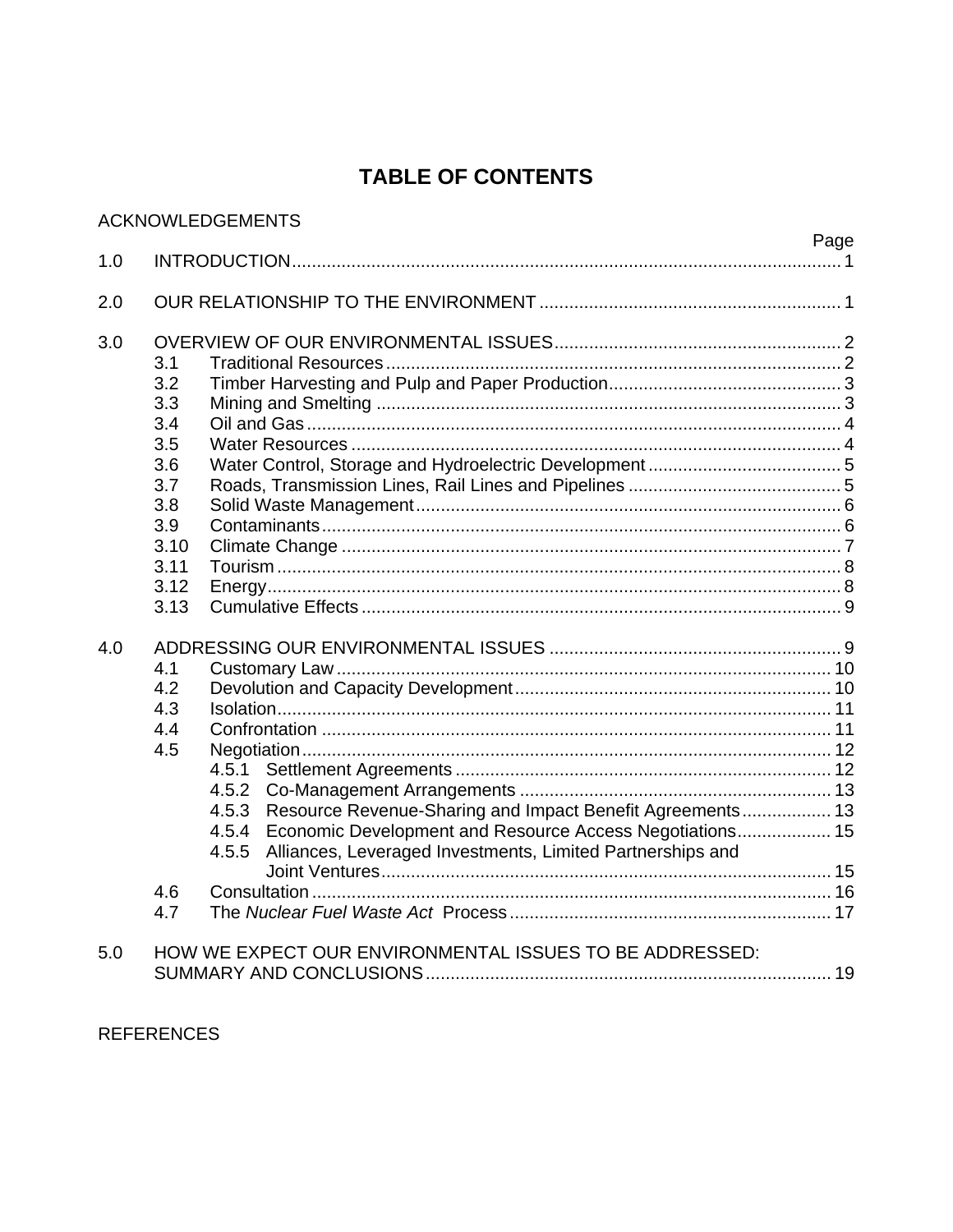## **ACKNOWLEDGEMENTS**

The Assembly of First Nations would like to thank the Elders who have shared their thoughts with us over the years, as their generosity of time and patience has helped us in understanding the issues, appreciating the depth of their anxiety, and the need to take action.

We also acknowledge the diversity of First Nations, both in their traditions and in their experiences. Each of the Nations is deserving of the support necessary to document their experiences and to speak for themselves. It is simply a function of the brevity of this paper that generalizations have been made.

We would also like to acknowledge the financial support of the Nuclear Waste Management Organization which assisted in the production of this report. We note that the views expressed in this report are not necessarily shared by the Nuclear Waste Management Organization.

#### **1.0 INTRODUCTION**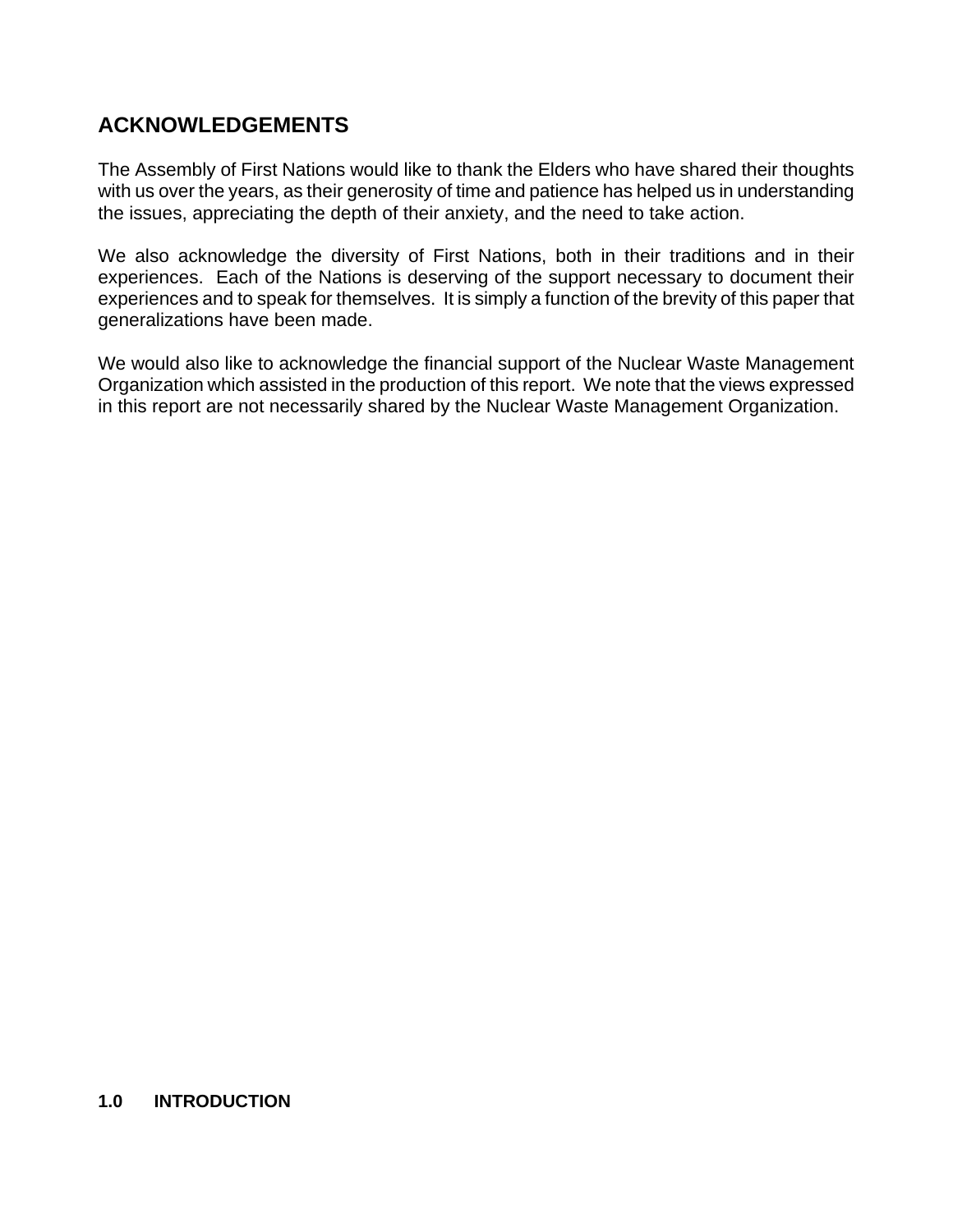As part of an agreement between the Assembly of First Nations (AFN)<sup>1</sup> and the Nuclear Waste Management Organization (NWMO)<sup>2</sup>, the AFN Environmental Stewardship Unit proposed to write a report on environmental issues facing First Nations in an effort to frame our potential involvement in the issue of long-term, nuclear fuel waste (NFW) management. NFW is a high-level, radioactive by-product of the generation of electricity in a nuclear power plant that is hazardous to people and the environment for a very long time if not managed properly (NWMO 2004). In Canada, the longterm storage of NFW is still a concept: potential locations and approaches have been considered, but none has been formally proposed and selected. How will First Nations be engaged in a dialogue about a concept while maintaining currency on our existing environmental issues? What challenges have we faced - and continue to face - in our efforts to address environmental issues, and how will these challenges influence our capacity to respond to the NFW management concept? Are we prepared to make decisions today that could potentially affect the next 600 million generations?<sup>3</sup> How will our rights and interests be protected when decisions are made to locate NFW on or near our lands, and will we be engaged as equal partners in making these decisions? This background report proposes answers to these and other related questions in an effort to inform further discussion and assist First Nations in developing strategies for dealing with this concept when it becomes a reality for our peoples and lands.

## **2.0 OUR RELATIONSHIP TO THE ENVIRONMENT**

In order to understand the environmental issues of importance to First Nations and our capacity to address these issues, it is essential to explore our perspectives of the environment and our traditional systems of environmental stewardship. In this context, the significance and complexity of the challenges we face to resolve these issues can be appreciated.

The term "environment" from a traditional First Nations' perspective does not distinguish between humanity and everything else. Humans are part of the environment as much as are the fish, wildlife, air and trees. Traditionally, First Nations' use of the land recognized the impact on other species around us and we were respectful of the impact we imposed. We do not view people as the masters of the earth, but merely a part of the delicate balance of the earth's cycle of life. We are aware that our lives depend on observing and honouring this balance.

<sup>&</sup>lt;u>1</u>  $T$ The Assembly of First Nations (AFN) is the national representative organization of the First Nations in Canada. Through the Chiefs-in-Assembly, the AFN represents more than 633 First Nations across the country. The AFN has a broad mandate to protect the social, environmental, legal and cultural interests of First Nations. In relation to the protection of aboriginal and Treaty rights in the long-term management of NFW, this mandate derives from Resolution 51/2003 of the AFN Chiefs in Assembly.

<sup>2</sup> The NWMO is established under Canada's *Nuclear Fuel Waste Act* as a non-profit corporation currently composed of representatives from Canada's three main producers of used nuclear fuel: Ontario Power Generation, Hydro Quebec and NB (New Brunswick) Power. The NWMO is not an agent of the government of Canada.

 $3$ Assuming there are 25 years in a generation, and given that iodine-129 has a half-life of 15.7 million years. The half-life of a radioisotope is the time required for half the atoms in a given sample to undergo radioactive, or nuclear, decay. Different radioisotopes have different half-lives.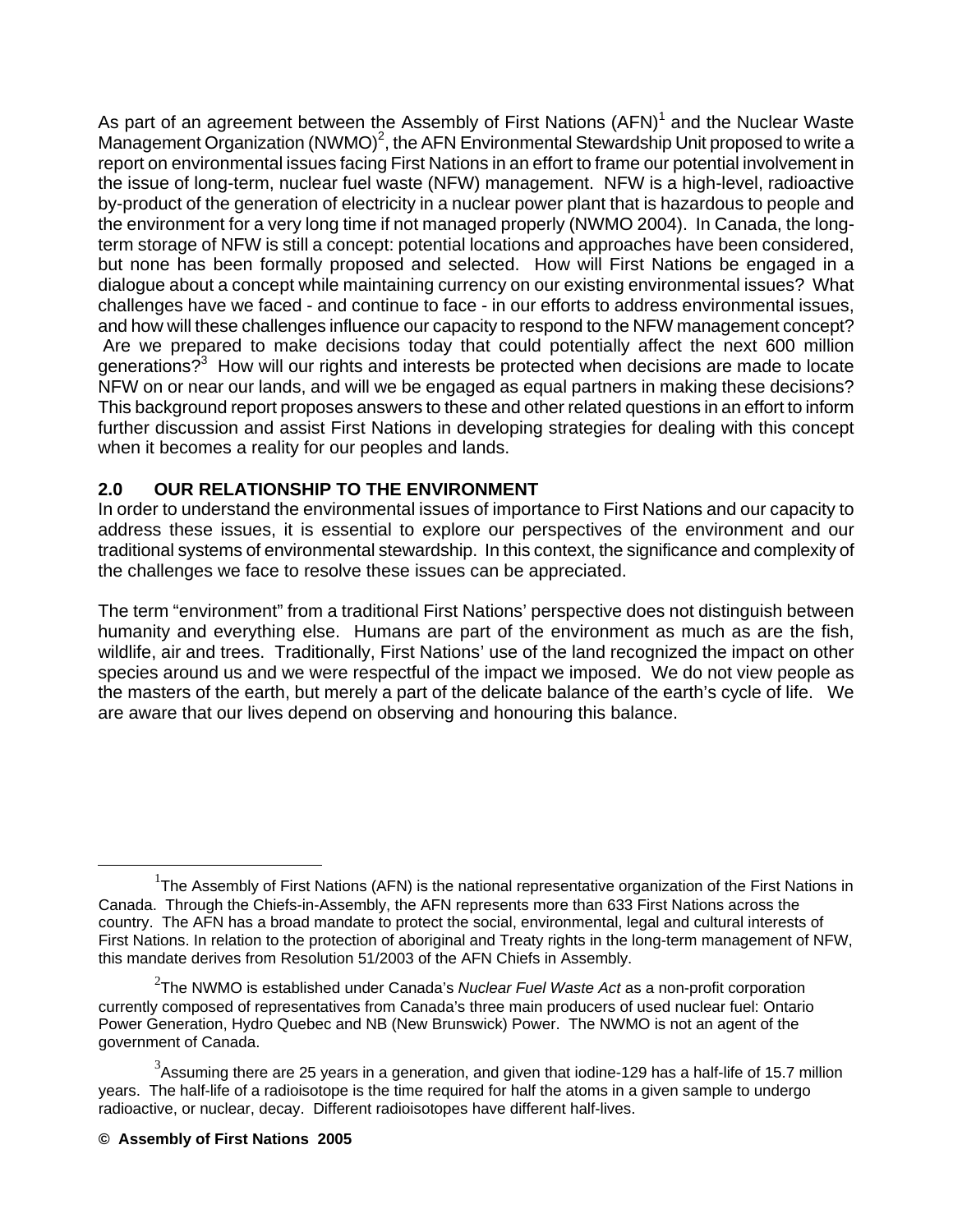Our languages, cultures, belief systems, economies, social interactions, education systems and systems of customary law and governance are tied to the lands that we have inhabited throughout our history. Our traditional systems of environmental management are based on decentralized and consensus-based management authority, empirical knowledge, unwritten rules, social norms, customary practice and cultural tradition. These are highly adaptive and resilient systems which guide and direct our conduct, and are characterized by an obligation to consider the welfare of our future generations.<sup>4</sup>

First Nations are an integral part of the natural environment in which a proposed long-term NFW management concept would be placed. There is virtually no part of the areas that might be considered on which First Nations' ancestors have not lived, travelled, hunted, fished, trapped, gathered medicines, berries and wood for fuel and shelter, traded, raised our young and buried our dead. Respect for and recognition of our traditional philosophies and use of the land is crucial to any meaningful dialogue and consultation on long-term NFW management.

## **3.0 OVERVIEW OF OUR ENVIRONMENTAL ISSUES**

Every First Nation in Canada faces a unique set of environmental issues, and each First Nation formulates a unique response to these issues that allows that First Nation to survive on its own terms. There are, however, some common environmental issues we have faced, and some that we continue to endure. These are explored here in an effort to highlight "where we are coming from" in the emerging issue of NFW management.

## **3.1 Traditional Resources**

In this section, "traditional resources" refer to the fish, game, birds, eggs, plants and berries traditionally harvested and consumed by First Nation peoples. "Resource harvesting" refers to the traditional activities of hunting, fishing, trapping and gathering.

Primary environment-related concerns that First Nations have raised with respect to traditional resources and resource harvesting include scarcity of resources, and an increasing amount of evidence that these resources are unhealthy to consume. Scarcity of resources is the result of a number of factors; however, loss or degradation of habitat and increased access to traditional territories are identified as the greatest causes. Illnesses among the animals and birds and suspected chemical contamination of plants are also being reported by First Nation peoples at an

 $\overline{4}$ According to the Haudenosaunee *Great Law of Peace*, the impact of our actions seven generations hence must be considered. The Haudenosaunee are six separate nations of people who have agreed to live under the traditional law of governance that they call the Great Law of Peace. The six nations are: the Seneca, Cayuga, Onondaga, Oneida, Mohawk and Tuscarora.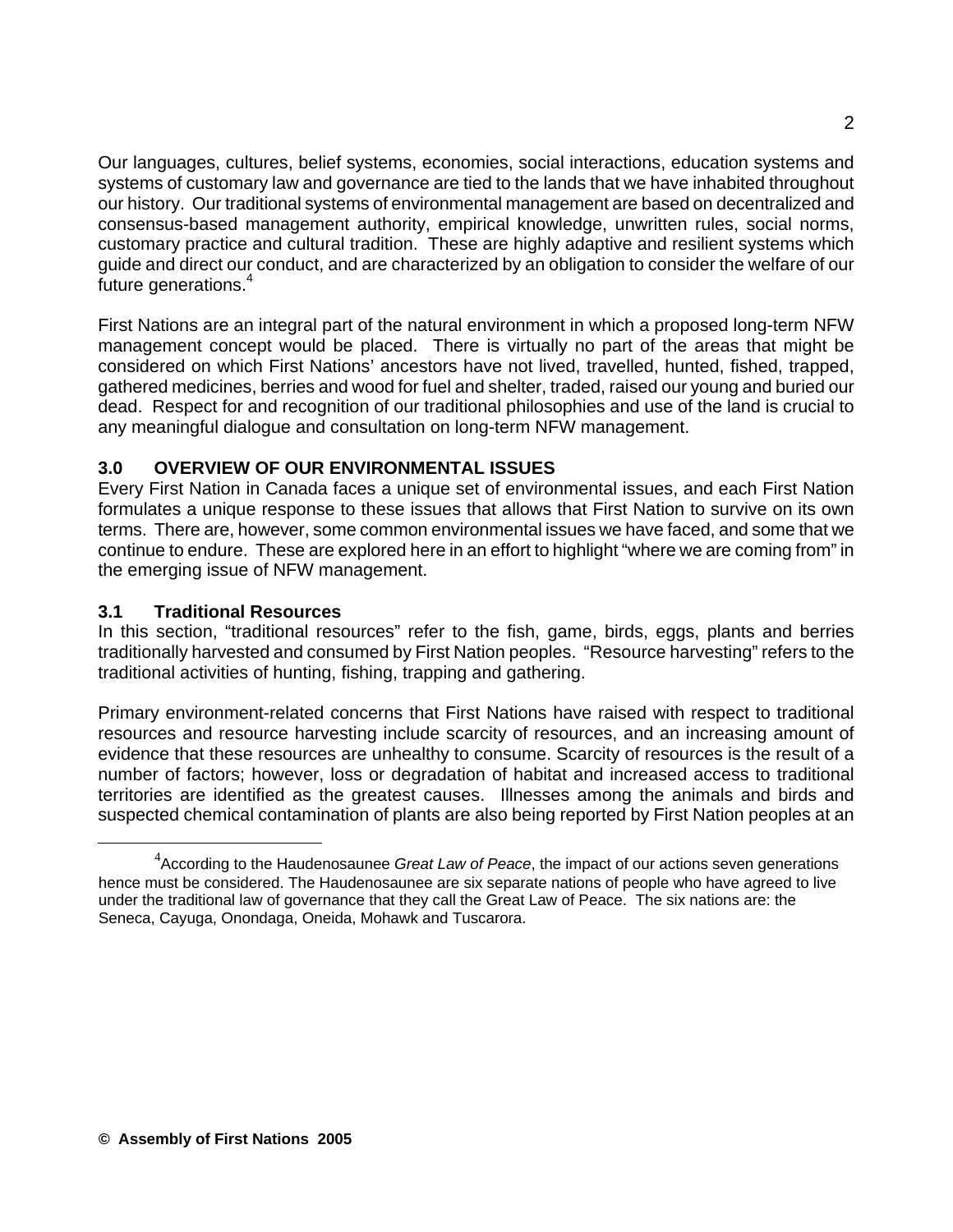increasing rate. Observations of tumours in fish and game, noticeable differences in the taste of meat, plants and eggs, incidences of chronic wasting disease in elk, changes in the morphology of fish, and livers in moose and rabbits so toxic they are a threat to human health are just a few of the concerns shared by resource harvesters.

First Nations are concerned that our food, social and ceremonial requirements are not being met. As well, we are deeply concerned that reduced opportunities are available for our young people to pursue traditional harvesting practices. The inability to rely on traditional foods has contributed to a loss of traditional knowledge, and while specialized knowledge may exist in relation to particular skills, preferences, pursuits and responsibilities, there is no effective distinction between the knowledge of individuals and the collective knowledge of families, clans, communities and nations. Decreased consumption of traditional foods, accompanied by a reduction in resource harvesting activities, are also believed to be contributing to health issues among our peoples, such as diabetes and obesity. Therefore, the inability to rely on traditional foods has broad implications for our peoples: our customary law, languages, health and well-being, and the very sense we hold of ourselves as distinct cultural groups are being affected.

#### **3.2 Timber Harvesting and Pulp and Paper Production**

Many First Nations in Canada share concerns about the impacts of timber harvesting activities on traditional and reserve lands. Some First Nations have benefited directly from forestry operations; many have not. In those areas where First Nations have invested in native-owned and operated forestry companies and adopted company ethics that reflect traditional perspectives, such as the Central Region Nuu-chah-nulth First Nations in British Columbia (Iisaak Forest Resources, 2004), participation in the forest industry shows great potential for increasing First Nation self-sufficiency. In those areas where reserve lands have been stripped of timber resources for the sake of shortterm employment or a modest increase in band funds, such as at the Nakota (Stoney) First Nations in Alberta (RCAP 1996: 663), or where timber resources have been allocated to forestry operators without an opportunity for First Nations to obtain tenure, such as in many parts of Canada, our reliance on an intact environment for our traditional systems of governance, resource harvesting activities, teachings, local economies and physical and spiritual health is jeopardized and little or no benefit is derived.

Pulp and paper production has also caused environmental problems that have resulted in high mortality and genetic deformities of birds and fish, and in some cases, have been linked to the death or illness of First Nation peoples living downstream of pulp and paper plants. The benefits derived by First Nation peoples from pulp and paper-producing industries have generally been employment opportunities and community development initiatives, such as in the case of the Opaskwayak Cree Nation located near the Tolko mill in The Pas, Manitoba.

#### **3.3 Mining and Smelting**

First Nation communities have a long history with mining and smelting operations and have been impacted during exploration, construction and production. As with forestry operations, many First Nations have been adversely affected, such as the Whitefish Lake First Nation, located southwest of Sudbury, Ontario. The land bears the scars of open pit mining, toxic tailings and acid rain from high concentrations of sulphur dioxide. Other environmental problems include changes to waterways, increased noise, dust and destruction of habitat. The loss of the traditional food supply and way of life has also had serious consequences for the health and cultural survival of First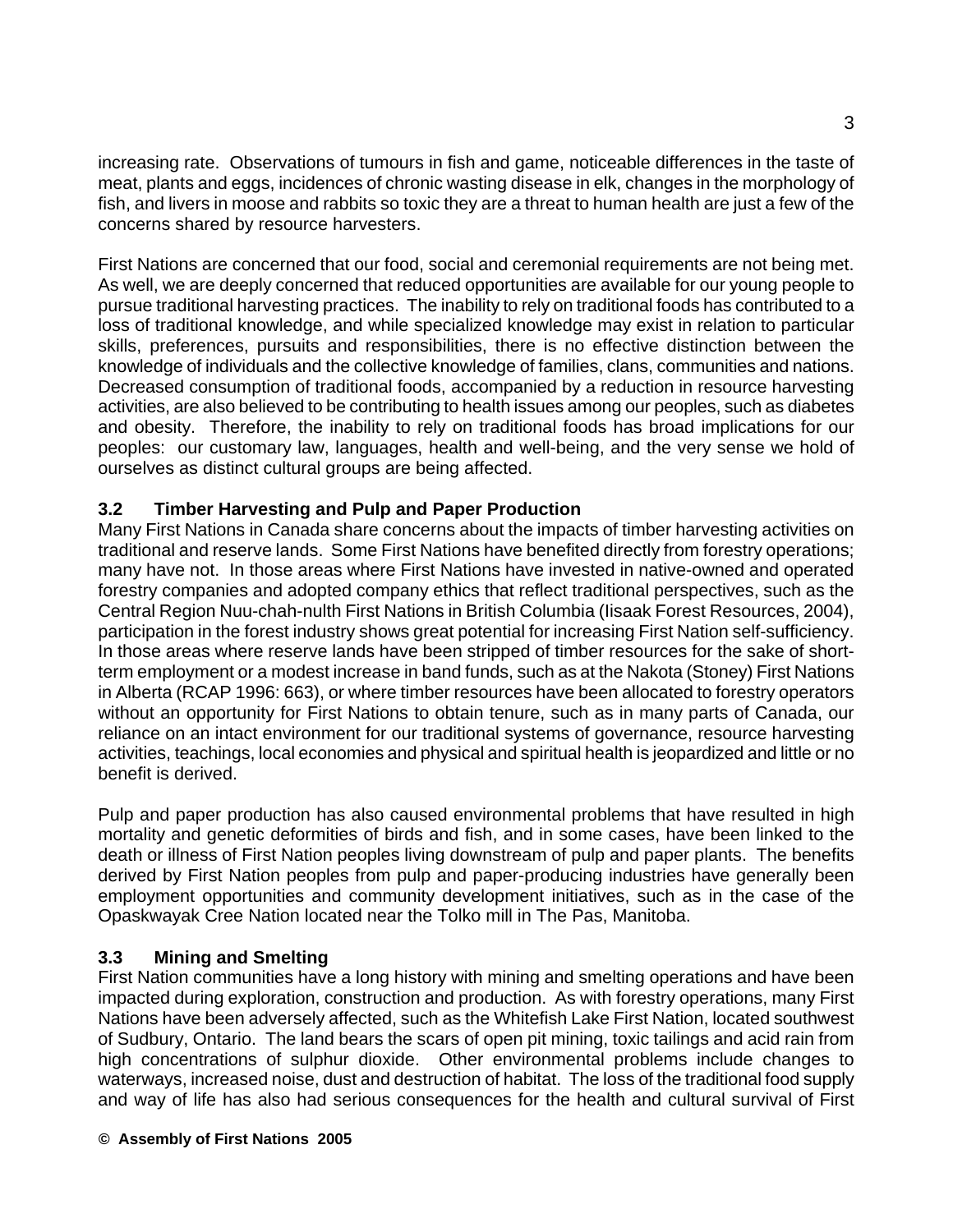Nation citizens living in close proximity to mines.

The boom and bust nature of mining operations has also adversely impacted First Nations across Canada. A large influx of people into an area often brings with it unwanted environmental issues, such as increasing harvesting pressure on traditional resources and water supplies. Homes are built, roads constructed and money flows into the community along with a wave of consumer goods. When the mine is closed, First Nations are often left without an income and the ability to return to a traditional lifestyle. If a mine is closed and reclamation efforts are not made, serious environmental issues such as abandoned tailings and polluted waterways also remain.

In terms of uranium mining (the first phase of the nuclear fuel chain), the Dene of Deline (north of Sahtu/Great Bear Lake), the Serpent River First Nation in Ontario, and the Lac La Hache First Nation and Clearwater River Dene Nation in northern Saskatchewan have shared their experiences, particularly with respect to serious environmental contamination and anxiety about the use of traditional foods (Kenny-Gilday 2001; Rekmans 2003). For example, up until the 1980s, mining companies in Canada dumped uranium and radium tailings directly into the lakes and rivers of First Nations' traditional lands. The lack of environmental safety regulations during early uranium mining has created what some have called "National Sacrifice Zones". These are areas on or near First Nation lands which governments have deemed an expendable environmental cost to maintain energy requirements (Churchill 2002).

In northern Saskatchewan, First Nations have been actively involved in development opportunities and community-level environmental monitoring programs in cooperation with uranium mining companies (Cameco Corporation 2004). However, this "co-existence" has not been without difficulties. First Nations have conducted road blocks to protest uranium mining (and decommissioning) activities on their lands and to reinforce the need for proper communications with their communities (Goldstick 1987; Petten 2004).

## **3.4 Oil and Gas**

Environmental issues associated with oil and gas development are similar to those discussed in the preceding section on mining and smelting: the degradation or destruction of habitat, the release of dangerous chemicals into the environment and the boom and bust cycle of resource extraction activities. As well, the Lubicon Cree Nation in northern Alberta has been struggling for over sixty years to gain recognition of their aboriginal land rights to their traditional territory and claim that oil and gas development on or near their land has dangerously threatened their way of life, their culture, and the health of their citizens.

Other environmental issues facing First Nations in the oil and gas sector relate to offshore development. In particular, First Nations in coastal areas are concerned that exploration, development (including shore facilities) and transportation of oil disturb fish, marine mammals and wildlife populations as well as contaminate - and reduce access to - First Nations' traditional and commercial resource harvesting areas.

#### **3.5 Water Resources**

The discussion on First Nations' water resources issues is divided into concerns about the contamination of potable water (drinking water) and the management of wastewater (sewage and grey water). Primary sources of water pollution are considered to be industrial effluents, agricultural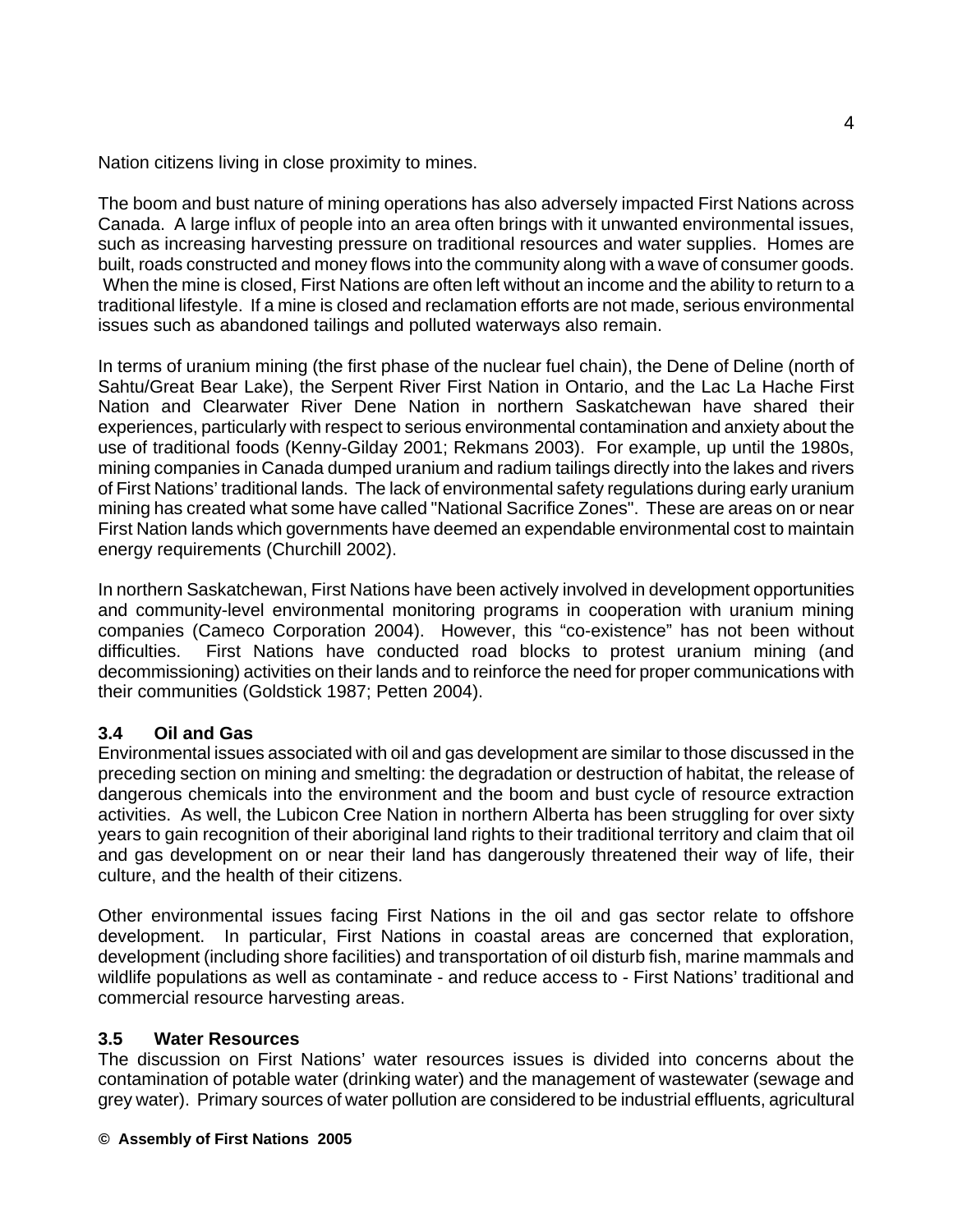runoff, urban runoff, forestry operations, landfill leachates, poorly treated sewage, and long-range transport of airborne pollutants.

The toxic or health-threatening contaminants from these sources of water pollution that can find their way into drinking water include: inorganic contaminants, such as arsenic and lead; organic contaminants, such as pesticides and herbicides; micro-biological contaminants, such as bacteria; radiological contaminants, including both natural and introduced sources of radiation; and turbidity which refers to small particles suspended in the water that carry contaminants (Yabsley and Freedman 1995: 2-3). Common waterborne illnesses include fever and malaise and the better known gastrointestinal symptoms such as diarrhea and stomach aches. "Boil water advisories" are commonplace in many First Nation communities and in some instances have been standard operating procedure for several years. We can no longer dip a cup into most freshwater lakes, streams and rivers in Canada with the assurance that this water is potable.

Wastewater management, particularly sewage, is especially problematic for First Nations. This problem is not just about how others dispose of their sewage and how this affects our lands and waters, but how inadequate our own wastewater systems are on our reserves. For example, in 2003, INAC conducted a study that indicated 75% of the 740 water treatment systems on reserves and 70% of the 462 wastewater treatment systems on reserves posed a medium-to-high risk to drinking water and wastewater quality (Wilson 2004). First Nations' water quality management issues have been attributed to the following causes: infrastructure is either obsolete, entirely absent, inappropriate or of low quality; not enough operators are adequately trained or certified; testing and inspection are inadequate; microbial contamination is frequent; and on-reserve distribution systems do not deliver an adequate supply of water (O'Connor 2001: 486).

## **3.6 Water Control, Storage and Hydroelectric Development**

The construction of dams for control, storage and power generation, the draining of wetlands and diversion of water courses have had devastating consequences for First Nation peoples and lands. The flooding of traditional harvesting areas has created competition among traditional resource harvesters and has placed greater harvesting pressure on less-affected areas. An increased reliance on welfare and loss of dignity among community members has also been observed in communities affected by dams. Hydroelectric development has resulted in water fluctuations and seasonal flow reversals which create hazards to transportation and navigation, such as floating debris, "hidden" reefs, unstable ice and surface flooding along routes people have travelled all of their lives. Permanent landing sites / boat launches are lost or damaged and weirs must be constructed to control water levels. Elevated levels of mercury contamination have been detected in waters, fish, animals and First Nation peoples. Impacts to nesting sites, aquatic habitats, fish populations, shoreline vegetation and species diversity are also cited as issues of concern to First Nations. In some cases, entire communities have been displaced. "Although forcibly relocated Aboriginal people may survive in the end, our well-being will be affected for many generations while the patterns of experience and observations develop into detailed knowledge of the altered environment" (Wavey 1993).

## **3.7 Roads, Transmission Lines, Rail Lines and Pipelines**

Transportation routes that cut through previously isolated traditional territories create several environmental issues for First Nations. Hunting grounds that have been used continuously for generations are "dying a death of a thousand cuts" (Metecheah & Jackson 2001). Natural habitats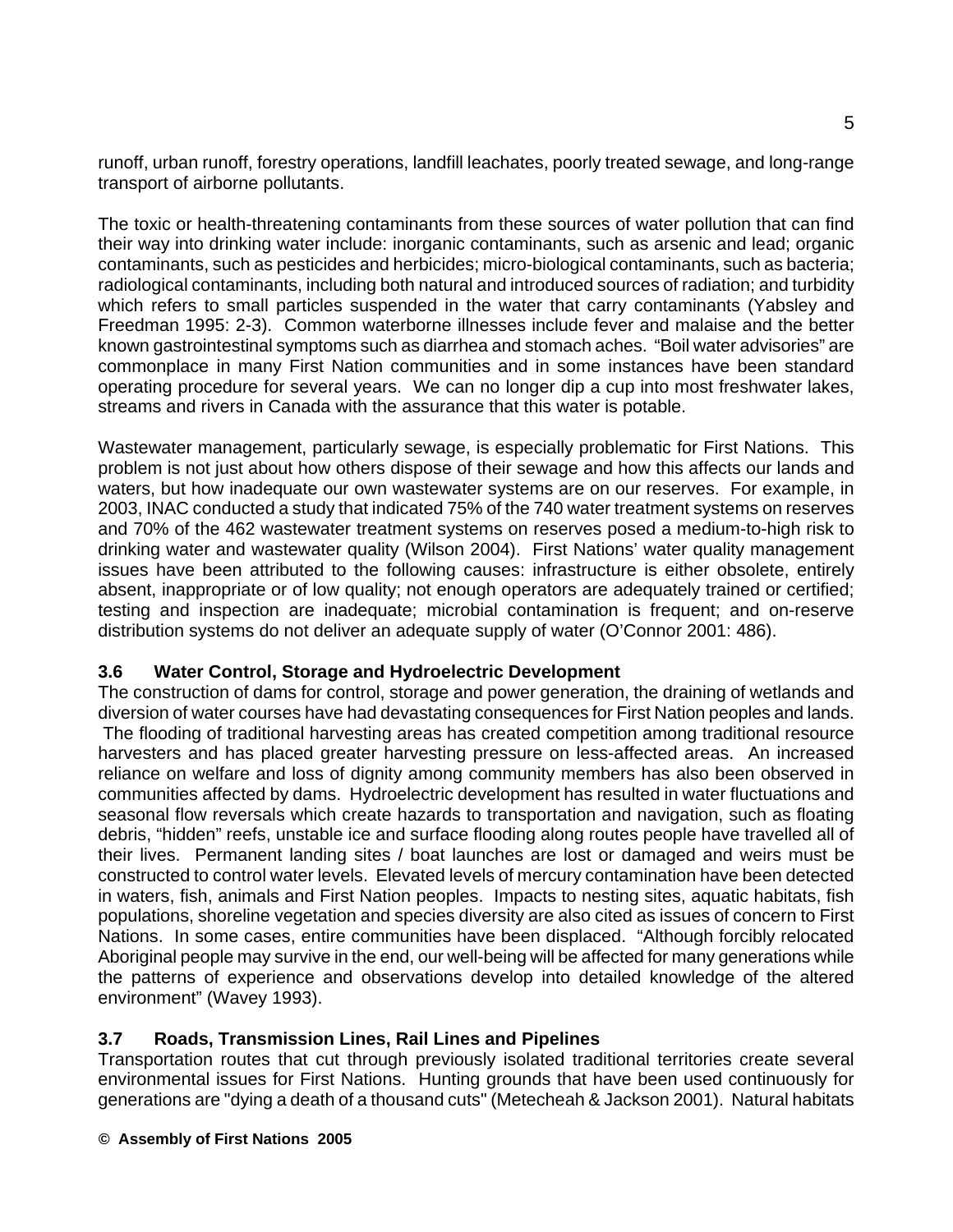are fragmented, animals are driven away and traplines are no longer productive. Access to traditional territories is established for non-First Nation people to use and enjoy the land, and competition is increased for scarce resources. No person or organization with a legal right to resources accessible from a road, transmission line, rail line or pipeline can be denied access. The safety of First Nation citizens, wildlife and birds is threatened on roads used by large transport trucks to haul timber, ore, construction materials and equipment. Invasive, non-native species are brought to First Nation territories and cause significant irreversible environmental and socio-economic impacts at the genetic, species and ecosystem levels. Herbicides are used to control vegetation along rights-of-way and represent a risk to the health of the people and the environment. Outdoor air quality along roads is poor due to dust, carbon monoxide, salt and other airborne particulates. Areas opened up by one development make it possible for more developments to proceed. In some cases, the direct and cumulative impacts of roads, transmission lines, rail lines and pipelines are greater than the impacts of the resource development activities associated with them.

#### **3.8 Solid Waste Management**

Most reserves in Canada rely on local landfill sites (waste dumps) to manage garbage, or household waste. Few of these sites are well-maintained, rarely fenced and frequently unsupervised. Limited recycling and hazardous waste depots exist, particularly in remote communities. As a result, recyclable materials and household hazardous wastes, such as paints, solvents, used tires and batteries are added to landfills thereby decreasing the lifespan of the landfill and increasing the risk of contamination. As materials accumulate, the landfill becomes an eyesore and a health hazard. Burning and burying garbage are also common practices, and dangerous chemicals are released into the air, land and water. Modern life generates more and more wastes of different kinds, and there is a widespread feeling that better systems are needed.

## **3.9 Contaminants**

First Nations' concerns with respect to environmental contamination have been presented in many of the preceding sections of this report. Concerns that are discussed in this section include mould contamination, the contamination of fish and waters by aquaculture (fish farming) and hydroelectric operations, and the contamination of lands and waters by improper fuel storage and handling.

Mould contamination is a serious environmental health issue confronting First Nations in Canada. Overcrowding, annual flooding, inadequate ventilation, lack of maintenance and substandard building construction has resulted in poor indoor air quality and harmful moulds in houses. Moulds are known to contribute to several non-specific health effects, such as asthma, allergies, nosebleeds, coughing and upper respiratory problems. They can also affect the immune system, making people less resistant to infections. Problems with mould are not limited to First Nation communities, but because of potentially damaging health effects, mould is a growing concern among First Nations.

Concern also exists among First Nations with respect to the contamination of fish and waters by the aquaculture industry. Pollution from fish sewage, contamination of shellfish, and loss of access to traditional and commercial fisheries relied upon by First Nations, with increased health risks from exposure to drug residues from food collected near netcage operations are some of the concerns raised by First Nations.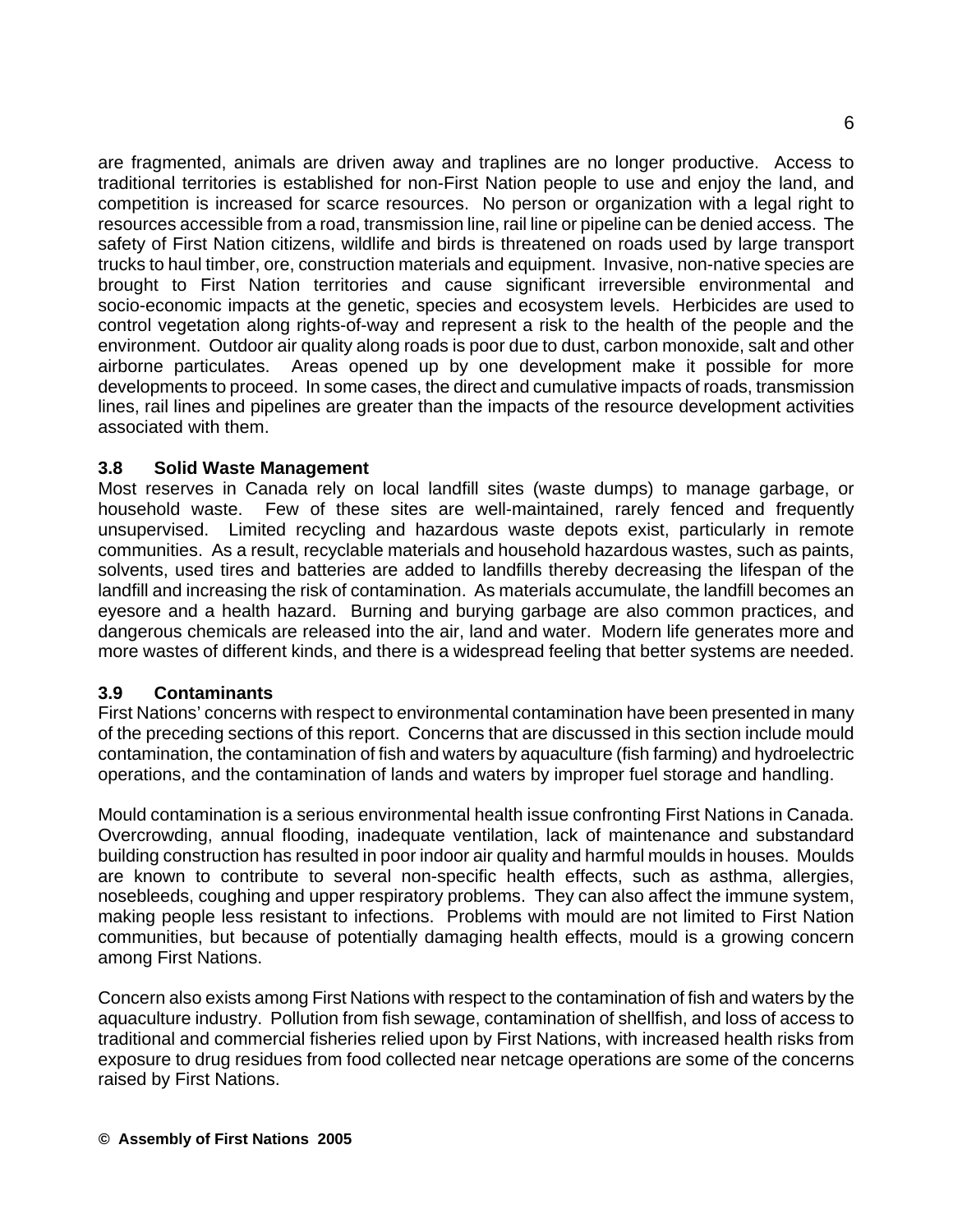High levels of mercury contamination are found in many First Nation communities located near pulp mills or hydroelectric development. Citizens of the Grassy Narrows and Wabaseemoong First Nations in northwest Ontario have been severely affected by methyl mercury poisoning, also known as Minamata disease, by consuming fish contaminated by pulp mill effluent. Informal limits have been placed on fish consumption in First Nation communities near hydro reservoirs in northern Manitoba and northwestern Quebec in order to control exposure to methyl mercury (Penn 1993). A Cree Elder from the James Bay area of Quebec remarked that "telling us we'll be OK if we don't eat fish is like telling us we will be OK if we just cut our own legs off" (Moore 1993). Symptoms of Minamata disease have also been observed by First Nation peoples in the fish-eating species living by polluted waterways.

The condition of many under- and aboveground fuel storage tanks in First Nation communities across Canada is also a source of concern with respect to contamination. Storage tanks may be underground or aboveground, and may be used to store fuel for vehicles, aircraft, for heating homes and for electricity generation. In remote communities, the number of fuel storage tanks can be significant and many of these tanks are located in close proximity to residences. Tank corrosion, leaks and inadequate spill controls have adversely affected the local environment and human health. As mentioned above, in coastal communities, contamination by offshore oil development and transportation also pose threats to human and environmental health.

To the First Nations whose traditional lands are located in the north, contaminants are a serious concern because of long-range transportation and accumulation issues. Global wind patterns and water currents transport pesticides, PCBs and other persistent organic pollutants from industrialized regions in the south to the north, where they persist far longer then they would in warmer climates. These contaminants may then biomagnify in the food web, concentrating in the fatty tissue of many Arctic animals, particularly marine mammals, which are, in turn, consumed by First Nation peoples who rely on traditional foods. We are discovering that the food which for generations nourished us physically and spiritually, is now poisoning us.

## **3.10 Climate Change**

Traditional knowledge and long-term observations tell us that changes in our environment are happening much faster than they did in the past. We are also aware that these changes are probably here to stay: these are not changes resulting from an "unusual" event that will disappear once conditions return to "normal". These are changes resulting mainly from our consumption of fossil fuels to drive cars, heat homes and for industry as well as from the clearing of forested land. These activities influence the climate by increasing the amount of greenhouse gases in the atmosphere.

A few of the climate change-related concerns being reported by First Nations are the loss of traditional foods, medicines and livelihoods; melting permafrost causing damage to homes, rail lines and other property; shorter winter road seasons and increased reliance on air shipments of goods and services; the northward shift of plants and animals; weakening currents and changes in polynyas and sea ice; changes in the frequency and intensity of forest fires; and the inability of some plant and animal species to adapt to changing environments (Hudson Bay Programme 1995; Northern Climate Exchange 1999). The United Nations Framework Convention on Climate Change has recognized that the greatest impact of climate change will be on those with the least capacity to deal with the changes, namely poor and indigenous peoples (Canziani & Mata 2004).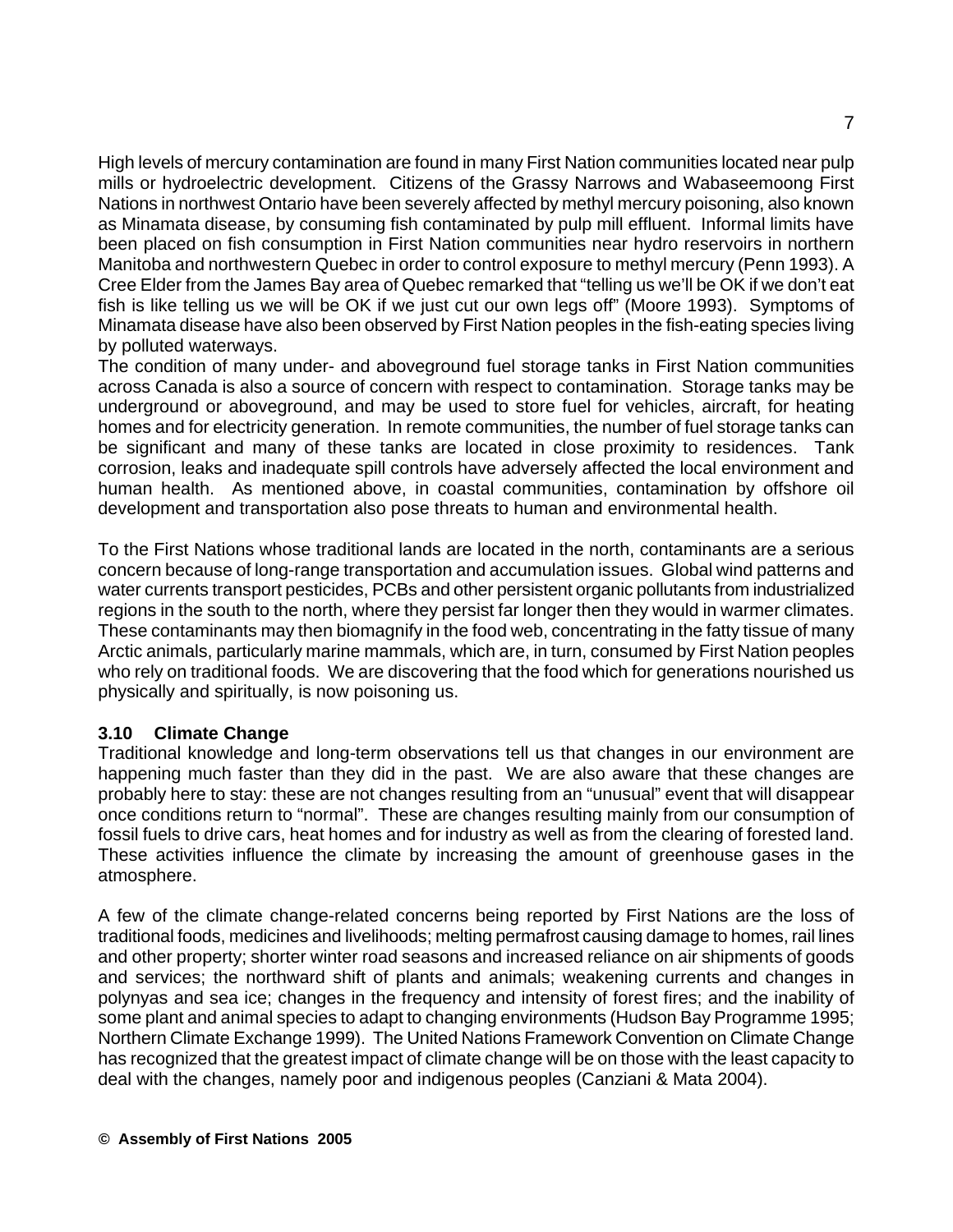Not only is our use and enjoyment of the land being affected by climate change, but so is our traditional knowledge of that land. We have a strong connection with the environment, a connection that is integral to our physical, social, economic, cultural and spiritual survival. Due to this connection, we will likely be disrupted by climate change impacts more severely than many other citizens and we will likely be among the first to mitigate and adapt to these impacts.

#### **3.11 Tourism**

The impact of tourism on First Nation peoples and communities has been both a blessing and a curse. At times, tourism has brought much needed financial resources to First Nations; however, it has also brought well-intentioned - but frequently ignorant - abuse and misuse of the lands for which First Nations cared. Disturbance (and desecration) of burial grounds significant archaeological historic sites and sacred places; the denigration of traditional culture; disruption of natural habitats; over-harvesting of game, fish and plants; pollution and increased threat of wildfire; alienation of traditional lands and prime fishing areas by resorts, lodges/outcamps, and guiding and outfitting operations; allocation of traditional lands for parks and protected areas; increased pressure on local water supplies; and the construction of roads and other infrastructure to support the industry are some of the concerns cited by First Nations who have experienced tourism development in their territories. Often, tourism is concerned more with self-preservation as an industry than with the well-being of the community and the local environment.

When the proper controls are in place and First Nations are active in planning and implementing management regimes, the tourism industry has provided employment, economic development opportunities and a "cultural revival": youth are encouraged to remain in the community and retain or learn the traditional culture while still maintaining viable employment and income generation. Additionally, First Nations are involved in educating tourists about traditional practices and philosophies, such as through interpretative programs.

## **3.12 Energy**

First Nation communities in Canada tend to be small and remote, and are often dependent on large utilities for energy supplies whose main focus is in larger markets. Electricity costs have always been a major burden, particularly in those communities that are not connected to power grids and are served by diesel generators (AFN 1996). Often, power generation systems in remote communities are aged and inefficient and First Nation communities are vulnerable to power disruptions. Environmental issues related to energy production and consumption include those arising from mining and smelting (discussed in Section 3.3), oil and gas development (Section 3.4) large-scale hydroelectric development (Section 3.6), electricity transmission (Section 3.7), and the transportation, storage and use of heating oil and diesel fuel (Section 3.9). As well, wood burning remains a primary heat source in many homes, and First Nations are concerned about environmental issues associated with the harvesting of fuelwood for heating and cooking purposes and the air pollution that is generated by burning wood as well as fossil fuels.

With respect to nuclear energy, specific concerns raised by First Nations exist at all phases of the nuclear fuel cycle: uranium mining, processing, refining, fuel fabrication, reactor operations and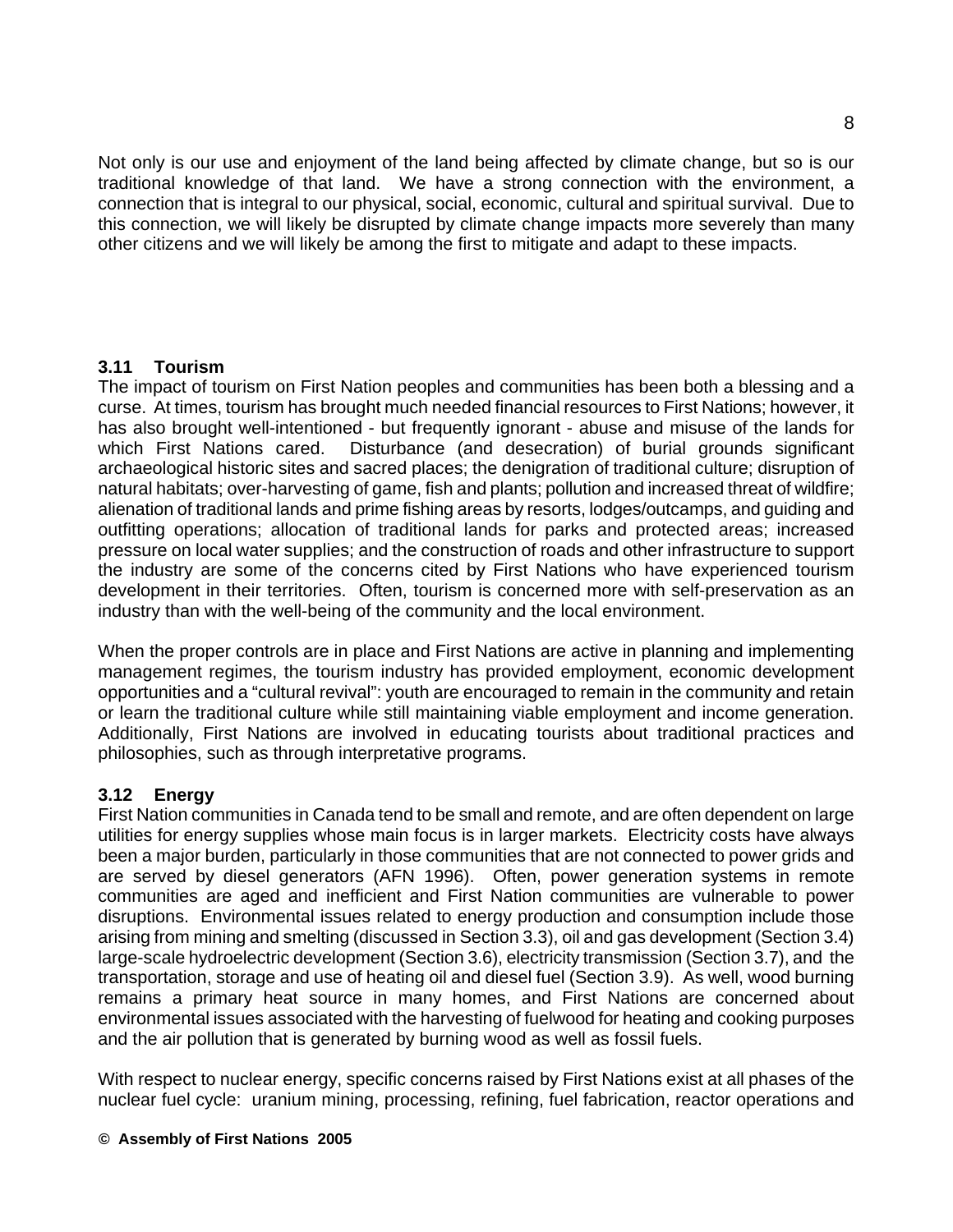nuclear waste management. First Nations that are located in proximity to nuclear power plants and uranium mining and processing activities have been exposed to radioactive, carcinogenic pollutants and have indicated that information provided to them by the nuclear industry was often inadequate or biased (AFN 2005). First Nations have had no say in the production of nuclear fuel waste (NFW), have received little or none of the energy that accompanied the production of NFW and have neither the resources nor the expertise to assess the nature of the wastes which could be stored on or near our lands (CEAA1998). The creation of NFW is viewed as a practice that conflicts with our deeply held beliefs (CEAA 1998) and is described as "one of the most irresponsible actions that your governments have undertaken" (Whiteduck 1998) and as "a problem that will never go away" (Courchene 2004). First Nations have also expressed a concern that "because of high rates of unemployment in many First Nations communities, that First Nations lands would be targeted for hosting a nuclear waste management facility" (AFN 2005), and that little or no significant benefit would be derived from agreeing to accept NFW on our lands (CEAA 1998).

Several provincial and territorial organizations (PTOs) in Canada have raised similar concerns with respect to the management of NFW (CEAA 1998; AFN 2001).

Source reduction and elimination of nuclear waste is important to First Nations. First Nations have stressed that "no new reactors should be built, that"no refurbishments of existing nuclear reactors be undertaken, and that renewable forms of electricity such as wind be pursued aggressively in the alternative along with energy conservation." (AFN 2005: 5).

## **3.13 Cumulative Effects**

"Cumulative effects" is a phrase used to describe the impacts of an action when added to other past, present, and reasonably foreseeable future actions; these are impacts that can result from individually minor but collectively significant actions taking place over time (Health Canada 2003; Alberta Environment 2002; U.S. Council on Environmental Quality 1993). In other words, what are the effects of all of our activities on the environment when we consider all of these effects together? This kind of thinking is not new to First Nation peoples, but has only relatively recently influenced environmental assessments and project licensing decisions. First Nations have insisted that resource developments on traditional lands should not proceed until independent and comprehensive cumulative environmental impact assessments are completed with their involvement (for example, see: Metecheah & Jackson 2001; Manitoba Clean Environment Commission 2003).

First Nations are also concerned because existing environmental programs are typically not integrated and/or not intended to solve interconnected problems. In other words, frustration exists because environmental programs are usually targeted to specific issues, not to the health of the whole environment. For example, problem-specific programs may offer inoculations against infectious disease but not the means of cleaning up contaminated drinking water sources (RCAP 1996). First Nations maintain that addressing all of the causes of a particular environmental issue is necessary to adequately resolve or mitigate that issue in the long-term.

## **4.0 ADDRESSING OUR ENVIRONMENTAL ISSUES**

The preceding sections of this paper have shown that there are many environmental issues of concern to First Nations on-reserves and on traditional lands. How these issues have been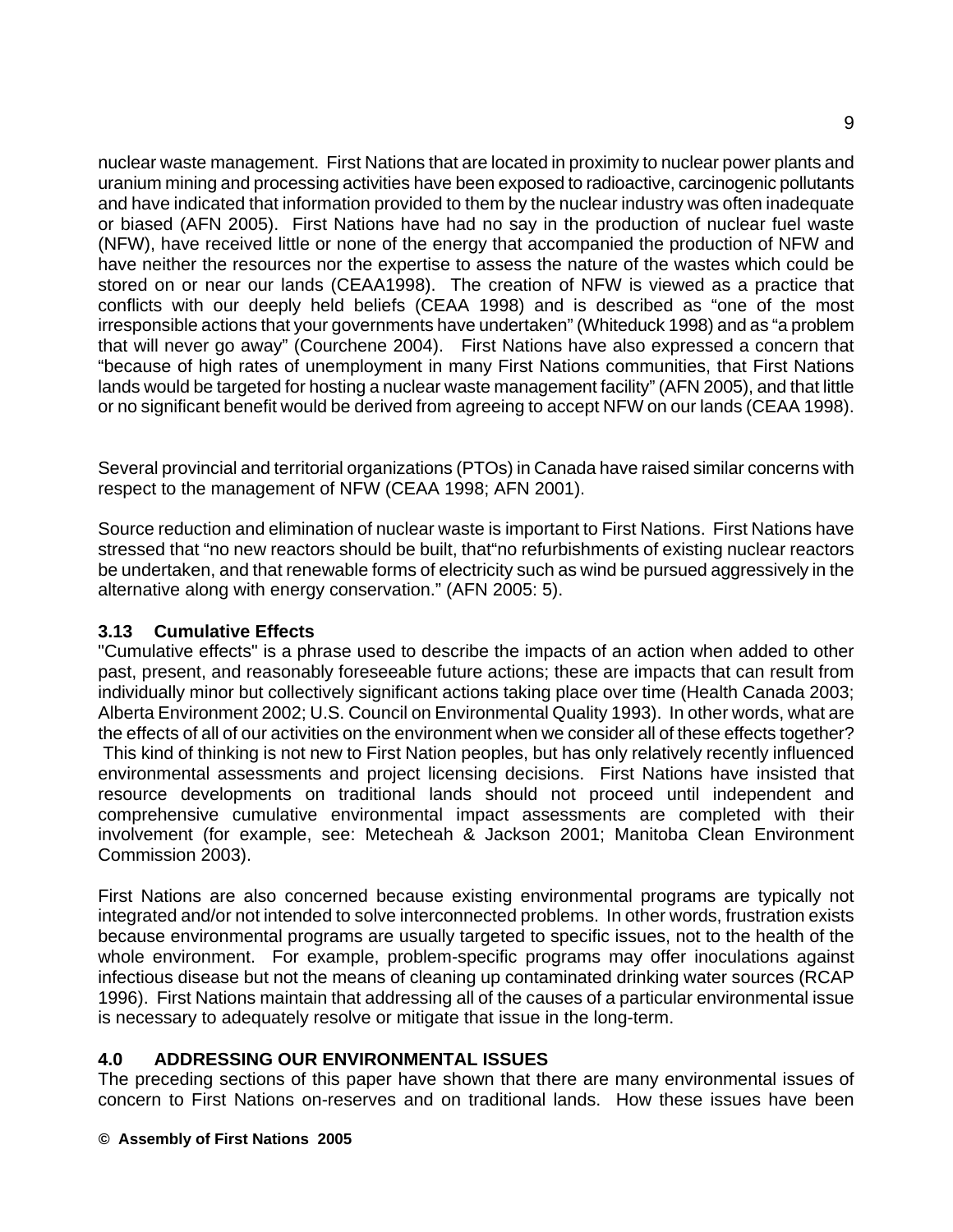addressed - and continue to be addressed - is the focus of this section. The ways in which these issues are addressed are as varied as the issues themselves and therefore, this is not a complete list. Additionally, it is important to understand that the ways in which our environmental issues are being addressed do not necessarily reflect the ways in which we expect these issues to be addressed. Accordingly, the discussion is divided into two parts: Section 4.0 deals primarily with past and present approaches to addressing our environmental issues, and Section 5.0 presents some of our expectations about how our issues should be addressed. Again, this overview is brief and is intended to inform further discussion and assist First Nations in developing strategies to address the emerging issue of NFW management.

#### **4.1 Customary Law**

First Nations traditionally lived by reference to "Great Laws" bestowed by the Creator. These "Great Laws" are sustained by our spiritual and philosophical beliefs, values, principles and goals, and customary law is the sum total of our beliefs, values and norms. All combined to guide and direct the conduct of individuals, the family, the extended family, the clan and the nation. Customary law is unique to each First Nation's cultural heritage, although tribal affiliations do exist. There are common features of customary law, such as its origins in human-environment relations and its constant evolution to encompass new and changing interactions with the environment, including interactions other than our own.

First Nations' customary law reaches back to the beginning of time for many of our communities, and sometimes seems invisible to "outsiders". For example, First Nations believe that people who wish to resolve differences of interest must treat each other with respect and discuss these differences in a meaningful way, and that just because a person is silent does not necessarily mean that he/she agrees. As well, according to the customary law of many First Nations, when an activity raises threats of harm to human health or the environment, precautionary measures should be taken. In the case of NFW, application of this "precautionary principle" would dictate stopping the production of nuclear waste until a solution was found (AFN 2005).

Customary law is being revived and relied upon by many First Nations in Canada, particularly in our efforts to restore our inherent sovereignty and right to self-determination. Finding ways to work with us, and establishing certainty in resource development, will involve respecting and recognizing our customary law, and balancing the relationship between our customary law and "external legislation".

## **4.2 Devolution and Capacity Development**

Federal government-driven initiatives to confer "authority" to First Nations and assist in developing our capacity to deal with environmental issues on-reserve are the focus of this section. This devolution of authority does not derive from our inherent sovereignty and right to self-determination, but is instead "provided" to First Nations to perform administrative functions. Basically, devolution is part of the evolution of the Department of Indian and Northern Affairs (INAC), from direct service delivery to funding agency. Even though a First Nation develops capacity and is given control over program delivery at the local level, legislative and policy control in many areas remains with the federal and provincial or territorial governments.

Some examples of federal government initiatives to devolve authority to First Nations and assist in developing our environmental management capacity are: the Delegated Land Management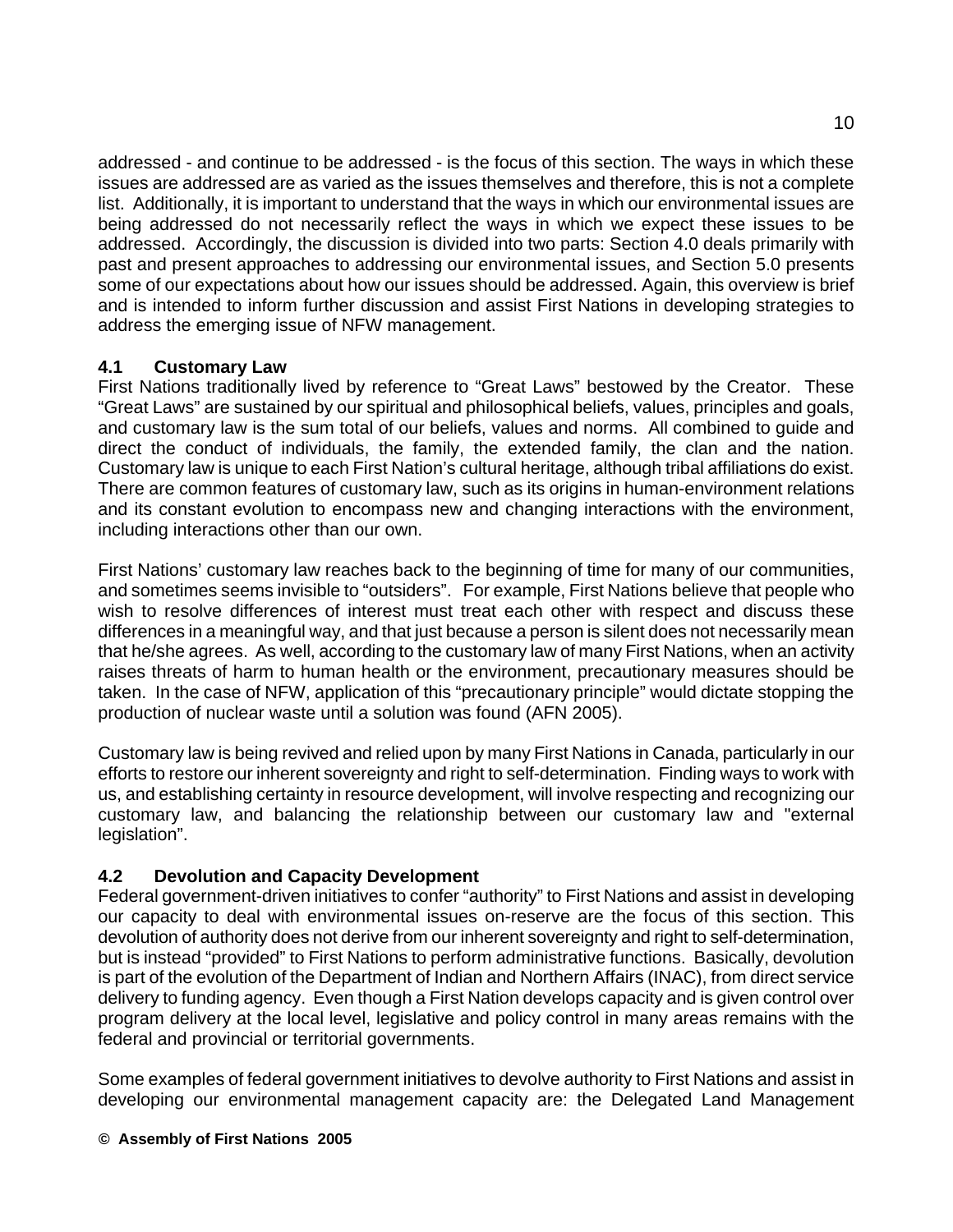Program (or 53/60 Program); the Regional Lands Administration Program; the Reserve Lands and Environment Management Program and the Framework Agreement on First Nation Land Management (FAFNLM).

The FAFNLM has been entered into by the federal government and a specific group of First Nations "on the initiative of those First Nations wishing to escape the land management provisions of the *Indian Act* in order to improve their capacities and opportunities for economic development" (INAC 2004 and 2004a; First Nations Alliance 4 Land Management 2005). A First Nation opting to come under the FAFNLM is required to adopt a land code. Validly adopted land codes have the effect of law, and laws enacted under the land codes may cover any matter related to reserve lands (or lands that the parties to the FAFNLM agree will become reserve lands in the future), including the granting of interests in reserve lands, land use and environmental protection.

The fact remains, however, that these devolutionary programs assist First Nations in developing capacity to manage lands and resources on reserves only, or in undertaking economic development initiatives that have an environmental component affecting residents of a reserve. A First Nation that has participated in INAC's devolution programs may have developed some capacity (for example, hired a Lands Manager) to respond to the NFW issue when - and if - it arises for that First Nation.

Our experiences with addressing environmental issues on our traditional, or "off-reserve", lands are quite different from those described in relation to our reserve lands. These experiences and the resulting capacity we have developed are discussed in the next sections.

## **4.3 Isolation**

In many cases, particularly in the past, we have learned about resource development activities, contaminated sites, land use plans, permits and licences that affect our traditional lands "after the fact". Outcomes are predetermined, decisions have been made and activities have begun on traditional lands without any attempt by government and/or industry to even inform the First Nation peoples who would be potentially affected. First Nations' rights and interests have been infringed, and governments, industries and other stakeholders have benefited at our expense. With advances in the legal recognition of our rights and territories (largely as a result of our own actions), this is generally not sanctioned today, although some First Nation harvesters maintain that they are still informed about hunting regulations for the first time only after violating them. Many environmental issues persist in our communities and traditional lands because of decisions that were made according to this policy of exclusion.

## **4.4 Confrontation**

Many First Nations have engaged in direct community action to resolve environmental issues - from peaceful occupations and lobbying efforts to standoffs and blockades, depending on the individuals involved and the amount of frustration, bitterness and community resources. Blockades have been conducted by First Nations across the country, such as by the Mohawk of Kanesatake and Kahnawake in Quebec to protest a golf course development on a sacred meeting place and centuries-old cemetary; by the Mathias Colomb Cree Nation in Manitoba to protest timber harvesting activity on traditional lands that this First Nation is entitled to under the terms of Treaty; by the Lac La Hache First Nation and Clearwater River Dene First Nation in Saskatchewan to protest uranium mining and decommissioning activities; by the Halfway River First Nation to protest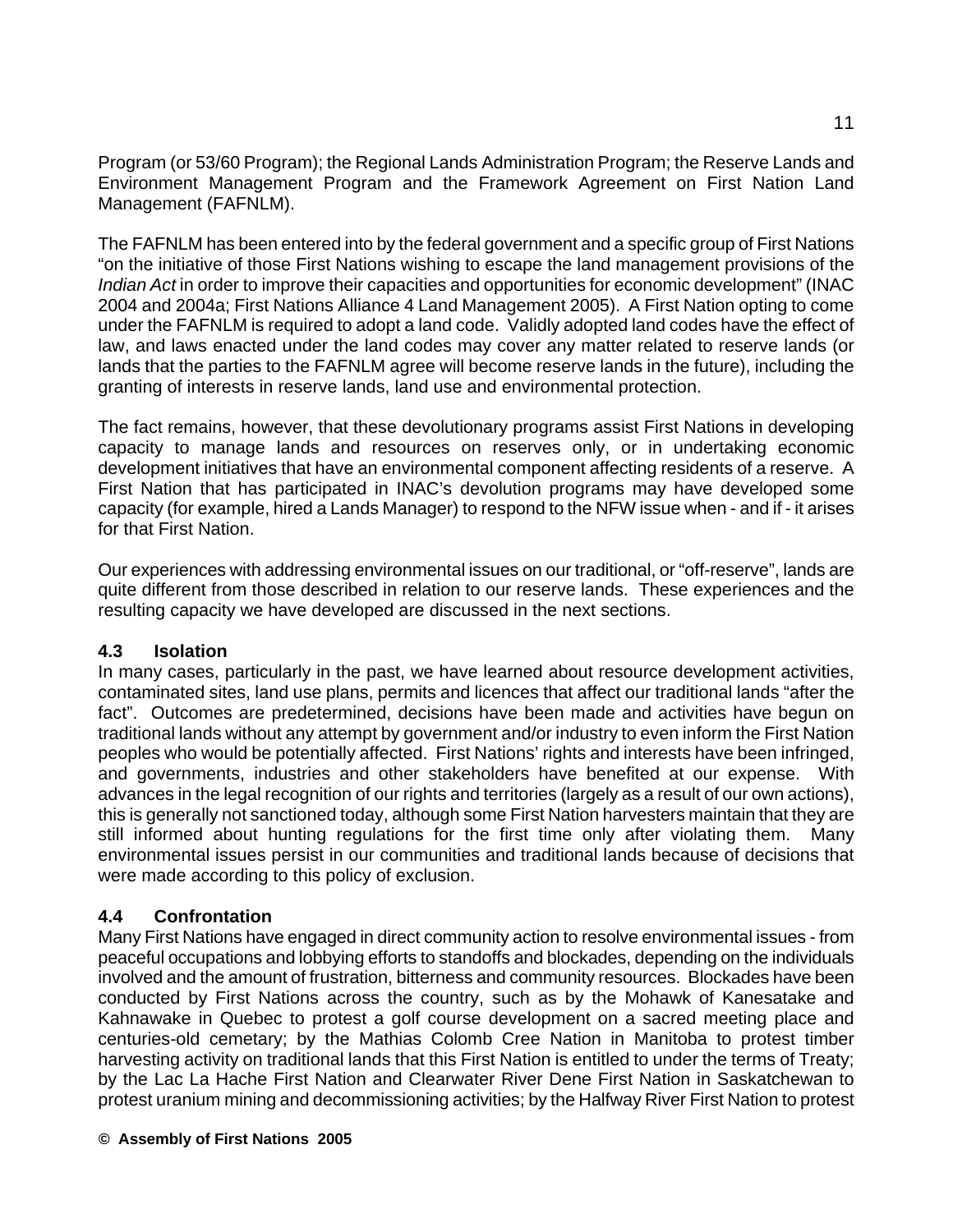development of a pipeline and other natural gas developments; the Algonquins of Barrière Lake to defend the forest and their traditional way of life; and by the Grassy Narrows First Nation in Ontario to protest clear-cutting activity in their territory. These are just a few examples: unfortunately, there are many more. Such confrontations are not First Nations' "style", but are sometimes the only recourse we have to ensure our environmental issues are addressed, and our rights are protected. In most cases, progress has been made by the First Nations involved; however, in some cases, tragedy has also occurred.

## **4.5 Negotiation**

Formal and informal agreements have been negotiated by First Nations, federal and provincial governments and industry to address environmental issues and/or to ensure First Nations benefit directly from resource development activities on traditional lands. These include: settlement agreements to mitigate and provide compensation for the adverse impacts of development activity; cooperative or joint management agreements to provide First Nations with an opportunity to participate in resource management decision-making processes; revenue-sharing and impactbenefit agreements; resource access and economic development agreements; alliances, leveraged investments, limited partnerships and joint ventures. Some of these agreements are designed to deal with past impacts; others deal with potential impacts and opportunities. Some have been negotiated to end confrontations; some have been the product of consultations; some have been ordered by the courts and administrative tribunals; and some have resulted from a desire to create economic partnerships and improve community well-being. These are discussed briefly below.

## **4.5.1 SETTLEMENT AGREEMENTS**

Settlement agreements have been negotiated by First Nations in many parts of Canada to reconcile aboriginal and Crown title and/or to address the impacts of resource development activities on First Nation peoples and lands. Some of these agreements have been referred to as "modern Treaties", such as the James Bay and Northern Quebec Agreement (JBNQA) of 1975, the Northeastern Quebec Agreement (NEQA) of 1978 and the Northern Flood Agreement (NFA) of 1977. Some settlement agreements are described as comprehensive claims settlements, which are "constitutionalized": each final agreement is enacted into legislation and receives constitutional protection.<sup>5</sup> Comprehensive claims settlements in Canada include the JBNQA, the NEQA, the Inuvialuit Final Agreement, the Gwich'in Agreement, the Nunavut Land Claims Agreement, the Sahtu Dene and Metis Agreement, the Nisga'a Treaty and the final land claims agreements negotiated in the Yukon by the Vuntut Gwitchin First Nation, the Champagne and Aishihik First Nations, the Teslin Tlingit Council, the First Nation of Na-cho Ny'a'k Dun, the Selkirk First Nation, the Tr'ondëk Hwëch'in First Nation and the Little Salmon/Carmacks First Nation.

Settlement agreements define a wide range of rights and benefits to be exercised and enjoyed by claimant groups. These rights and benefits usually include full ownership of certain lands in the area covered by the settlement; guaranteed wildlife harvesting rights; guaranteed participation in

 $\frac{1}{5}$ Paragraph 25(b) of the *Constitution Act, 1982* provides protection to "any rights or freedoms that now exist by way of land claims agreements or may be so acquired" and subsection 35(3) of the *Constitution Act, 1982* defines "treaty rights" to include "rights that now exist by way of land claims agreements or may be so acquired." [*Constitution Amendment Proclamation, 1983*].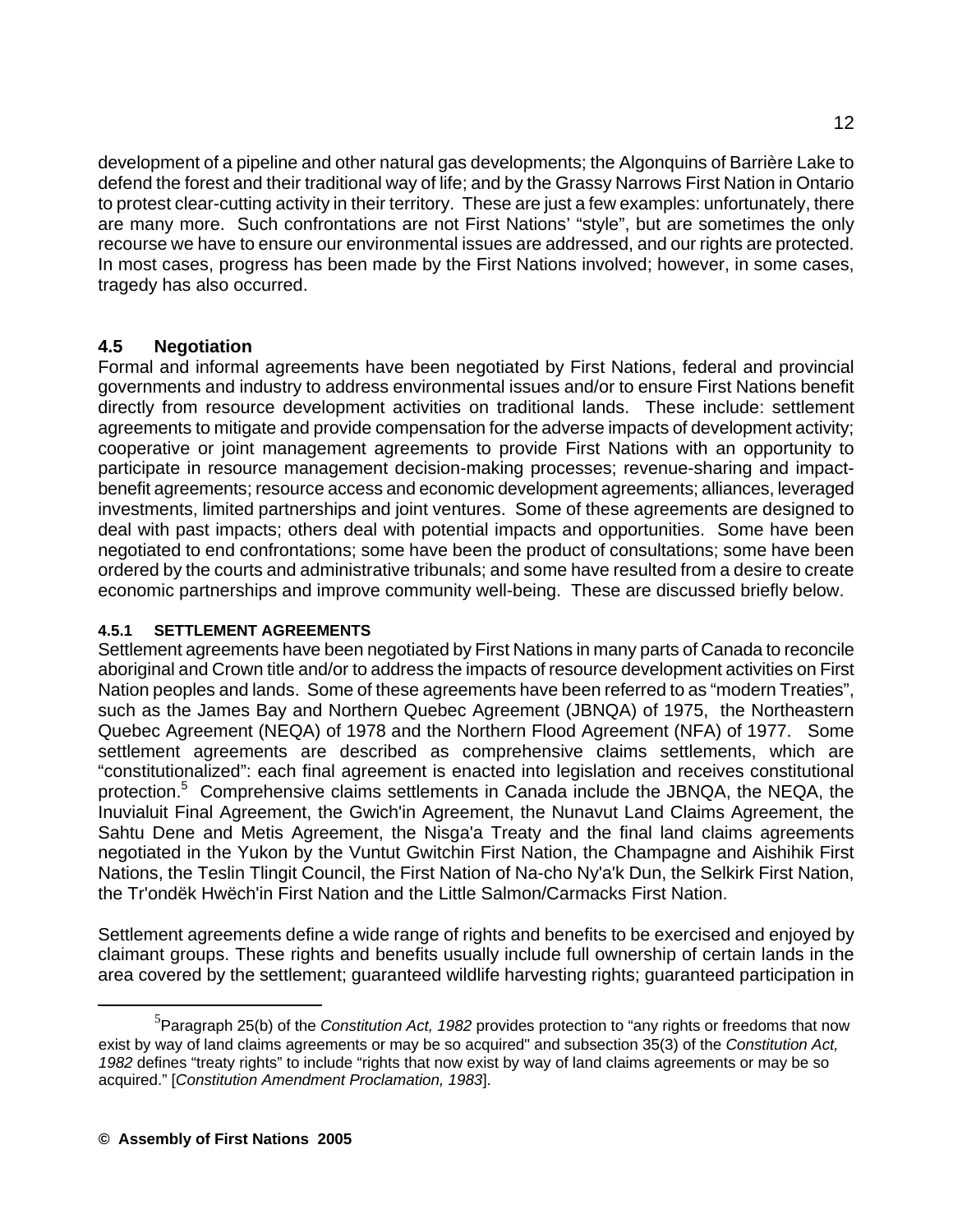land, water, wildlife and environmental management throughout the settlement area; financial compensation; subsurface rights; resource revenue-sharing; a commitment to negotiate self-government; specific measures to stimulate economic development; and a role in the management of heritage resources and parks in settlement areas. However, on the negative side, the almost complete destruction of a centuries-old way of life combined with several funding failures have made some of the virtues of the agreements impossible to implement.

Therefore, any discussion of land use within a settlement area becomes a land use planning consideration and decision under the provisions of a settlement agreement. Therefore, any proposed allocation or designation of settlement lands for the long-term management and storage of NFW must be consistent with pre-existing resource management plans, land use plans and planning processes in these areas, some of which are quite complicated and involve many different parties.

#### **4.5.2 CO-MANAGEMENT**

In addition to the land and resource use plans and processes created under settlement agreements, there are a number of "co-management" arrangements with First Nations in Canada. Also referred to as "co-operative management", "joint management", or "joint stewardship" arrangements, co-management arrangements are less formal than those created under settlement agreements. They are usually resource-specific (for example, concerned with the management of a moose population within a specified game hunting area) and crisis-oriented (restoring an endangered species), and vary widely in the amount of decision-making authority that is shared. Co-management has also been used to describe the process of combining western scientific knowledge and traditional environmental knowledge for the purpose of improving resource management.

A "cooperative" approach to natural resources management attempts to balance the exercise of resource use rights by First Nation peoples, the powers of governments and the legislated privileges awarded to resource developers and commercial and recreational resource harvesters (Haugh 1994: 3). However, efforts to achieve this balance usually focus more on managing the people who use natural resources than the resources being utilized. Allocation strategies, mandatory and voluntary hunting suspensions, harvesting reductions, restrictions on harvesting methods to reduce success rates and information and education programs are some of the approaches followed by co-managers to mitigate conflict in the use of resources. However, in many cases, local resource users have yet to exercise influence over decisions about broad government policy on habitat protection and co-manage resources on a regional (as opposed to sectoral) basis (Campbell 1996; Haugh 1994: 261).

One important element of co-management is that it stresses negotiation rather than litigation as a means to resolve conflict (Campbell 1996). In theory, involving all resource users in the decisionmaking process - from the identification of issues to their resolution, from the design of management plans to their implementation, and from the creation of management functions to their administration - will minimize conflict and opposition and result in "more appropriate, more efficient and more equitable management" (Pinkerton 1989: 4-5).

Again, any decision or proposal to use lands for a development purpose, such as the long-term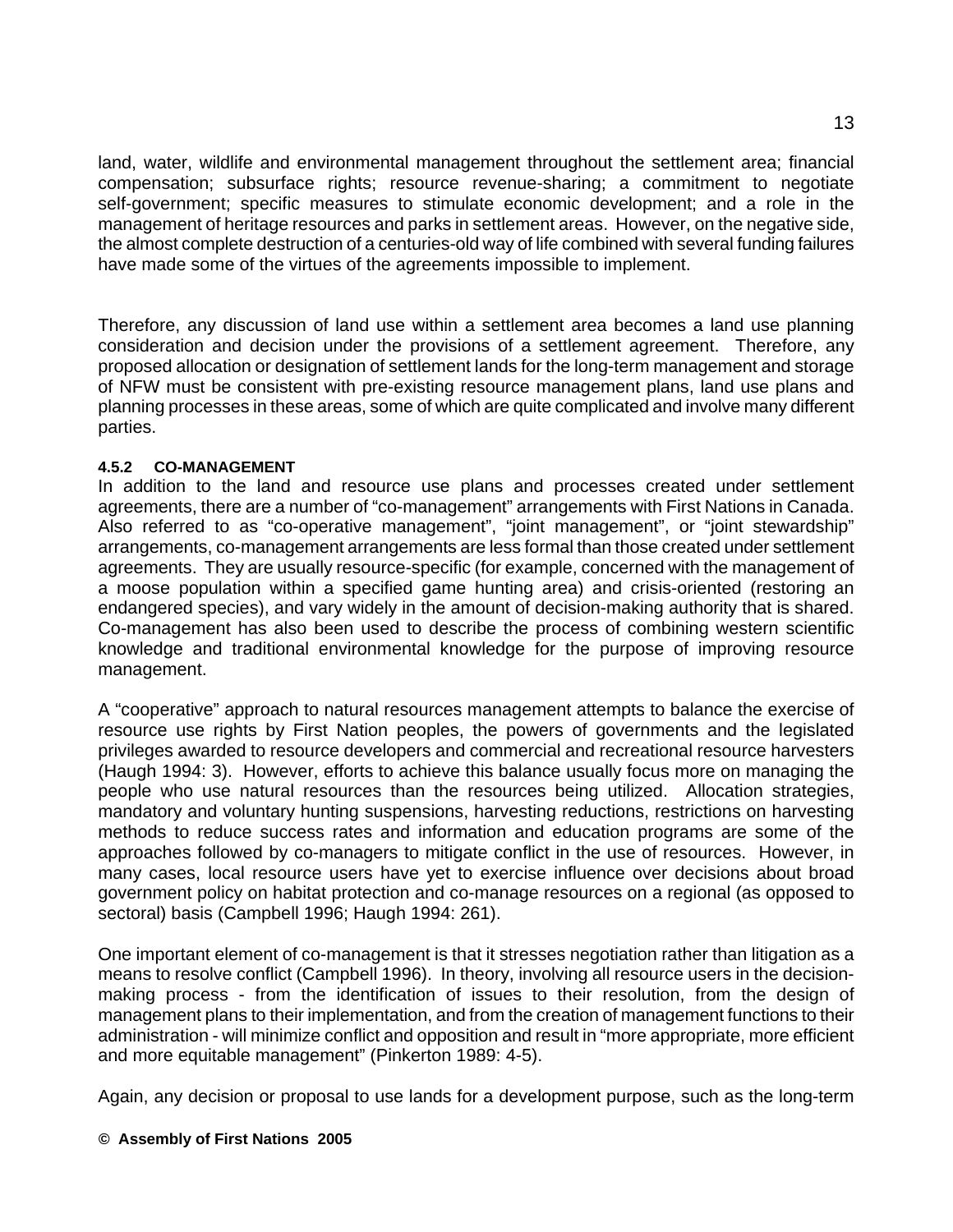storage of NFW, should be made in accord with pre-existing arrangements that involve the people who use and occupy those lands.

#### **4.5.3 RESOURCE REVENUE-SHARING AND IMPACT BENEFIT AGREEMENTS**

Resource revenue-sharing agreements refer to agreements between First Nations and federal and/or provincial governments to share revenues collected from companies by the federal and/or provincial government for resources extracted from First Nation lands. For example: in the Northwest Territories, a March 2004 Framework Agreement is guiding negotiations to develop a land and resource management regime in which governments (including First Nations' governments) share responsibilities, decision-making authorities and resource revenues; in British Columbia, a Cost-Sharing Understanding was entered into in October, 2003 by the governments of Canada and British Columbia to set out how these governments will fund the costs of sharing resource revenues with First Nations as part of treaty settlements; and in Ontario, Bill 97 (the *First Nations Resource Revenue Sharing Act*) was introduced to the Legislative Assembly as a private member's bill to establish a procedure by which "resource companies that intend to extract natural resources from First Nations traditional lands in Northern Ontario negotiate a comprehensive revenue-sharing agreement with the First Nations and the Government of Ontario".

In Saskatchewan, Alberta and British Columbia, some First Nations have entered into projectspecific revenue-sharing agreements with respect to oil and gas developments on or near traditional lands. However, decision-making processes are still largely controlled by Indian Oil and Gas Canada (IOGC), an agent of the Crown. IOGC regulates production and audits royalty payments making sure that petroleum-producing First Nations receive a fair share. Each nation has an account set up in Ottawa into which IOGC deposits oil and gas earnings as either revenue or capital. Currently, under the *Indian Act*, there are provisions as to how First Nations can access that money through INAC.

Impact benefit agreements (IBAs) have also been negotiated by companies doing business in First Nations' territories and the First Nations affected by these enterprises. IBAs can include a commitment by the company to consult the First Nation or provide benefits like employment and business opportunities, compensation or training. For example, under an IBA, a First Nation could receive preferred employment, and/or business opportunities as a form of compensation.

In British Columbia, the Tahltan Nation has negotiated IBAs with mining companies operating in Tahltan territory that resulted in rerouting an access road, providing a role for the Tahltan Nation Development Council as project subcontractors and contributed to a dramatic increase in the employment rate on the two reserves (Asp 2004). However, frustration still exists in the communities, particularly among the Elders, about a perceived lack of separation between business and politics and a sense of disregard for traditional values. Traditional forms of governance -- as they have been in the Nisga'a Treaty -- must also be acknowledged and respected by government and industry in the negotiation of IBAs (Hume 2005).

Resource revenue-sharing and impact-benefit arrangements are not presently required by Canada by policy or as a statutory condition of federal approvals or licences for natural resource developments in the prairie provinces. The Manitoba Keewatinook Ininew Okimowin, which represents the 30 First Nations in northern Manitoba, has called on the government of Canada to "develop policies and enact legislation to ensure that Resource Revenue Sharing, Benefit Sharing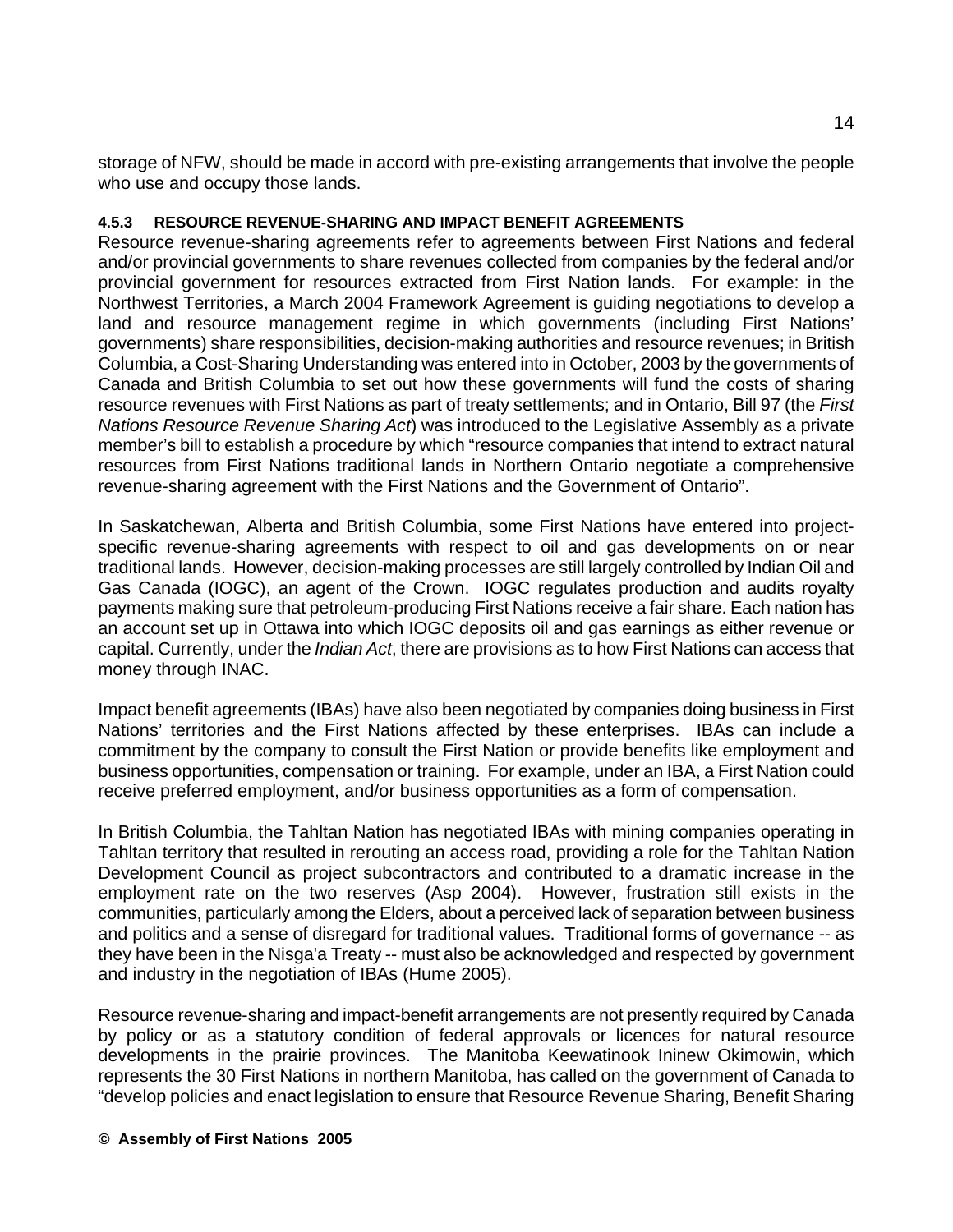and Resource Access arrangements with First Nations are an enforceable condition of any federal government financial support, approvals or licences related to energy, water and natural resource developments" (MKO 2005).

#### **4.5.4 ECONOMIC DEVELOPMENT AND RESOURCE ACCESS NEGOTIATIONS**

INAC has provided funding to First Nations under a number of different programs to stimulate economic development and assist in negotiating agreements with government and/or industry to access resources on traditional lands (INAC 2004b). These programs include: the Economic Development Opportunity Fund; the Regional Partnership Fund; the Resource Acquisition Initiative; the Resource Access Negotiation Program; and the Marshall Strategy.

As well, INAC has provided funding to First Nations under the Northern Contaminants Program to assist in developing First Nations' capacity to address the issue of contamination of traditional foods, primarily through education/communications, project implementation and monitoring programs.

These programs have assisted First Nations in developing capacity to negotiate benefits and facilitate partnerships with government and industry. However, in many respects, these programs are structured to support the hiring of specialists and/or legal counsel to assist in research and negotiations for project-specific purposes. As noted above, the capacity that is developed through these programs, however limited, can be used by a First Nation to address a new issue like NFW management.

#### **4.5.5 ALLIANCES, LEVERAGED INVESTMENTS, LIMITED PARTNERSHIPS AND JOINT VENTURES**

These types of agreements have been negotiated by First Nations and private industry to address our concerns regarding existing and potential effects of resource developments and to ensure that we have the opportunity to obtain both short term and long term benefits from such developments in our territories.

An alliance is defined as an arrangement whereby partners share complementary skills, risk or technology to obtain an interest or benefit (Lewis 2004). Alliances have been formed by mining companies and First Nations in Canada during mineral exploration programs. Leveraged investments are also made in the mines and minerals sector to increase exploration expenditures for every dollar spent. However, in a leveraged investment, a company must concede some equity in the partnership.

Other types of arrangements in which First Nations are willing to partner with private industry include limited partnerships and joint ventures. A limited partnership is a partnership with at least one general partner and any number of limited partners. The limited partner(s) provide financial backing and have little role in management and no personal liability and the general partner(s) are responsible for managing the entity and have unlimited personal liability for its debts. The proposed Wuskwatim Power Partnership between the Nisichawayasihk Cree Nation and Manitoba Hydro, if approved, will be owned through a limited partnership structure. The NCN will share in future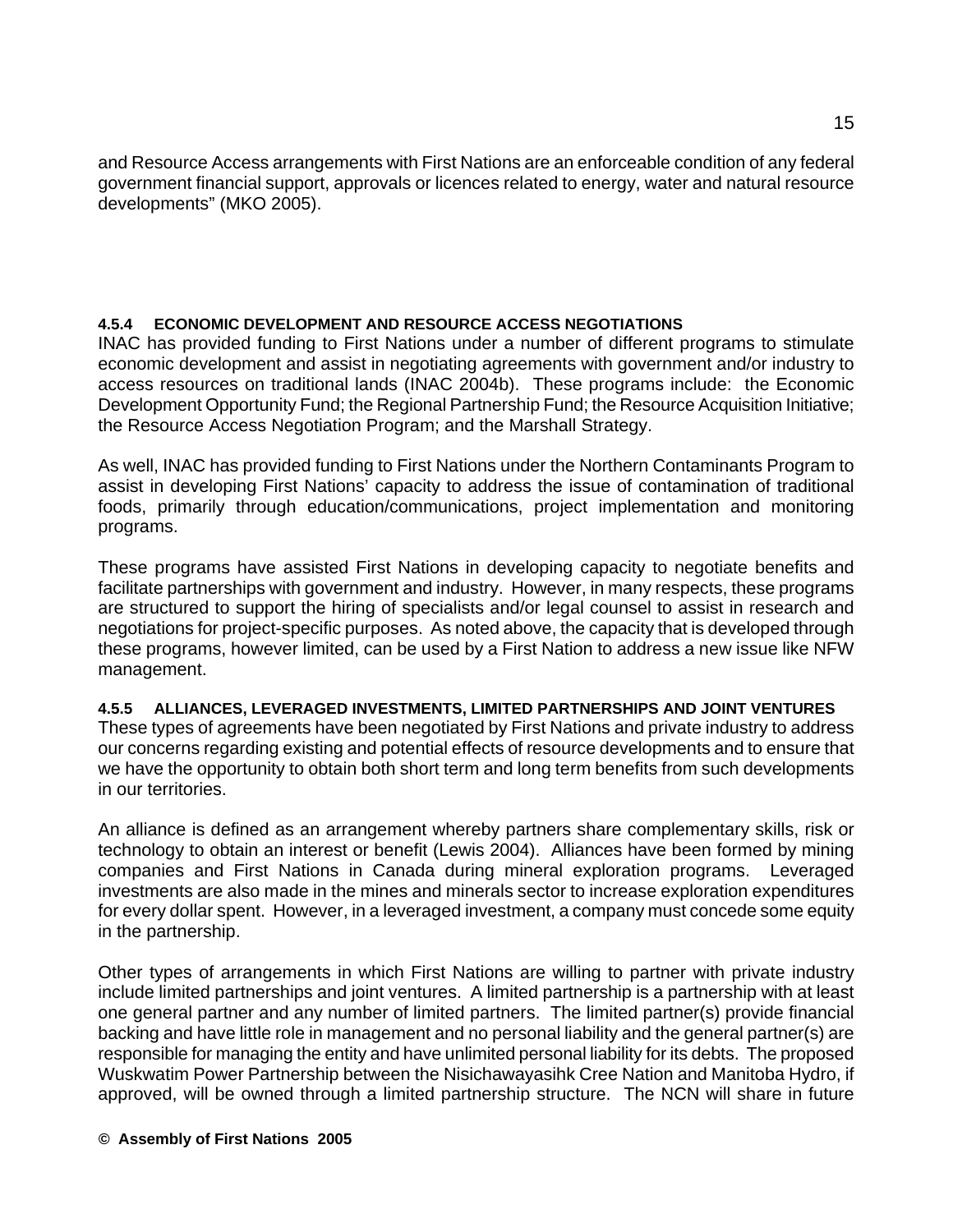profits and Manitoba Hydro must obtain NCN's consent before it can change fundamental features of the proposed project. The project currently requires the approval of the federal and provincial governments as well as the approval of a majority of NCN voters to ratify a Project Development Agreement.

A joint venture is where two or more persons (either individual people or companies) enter into an agreement to undertake a business venture for joint profit. The joint venture can be simply an agreement between the parties as to who does what, invests what and gets what at the end, or it can be an entirely new company set up for the specific purpose of pursuing the joint business. In southern Alberta, the Piikani Utilities Corporation, established by the Piikani Nation, and EPCOR, a City of Edmonton power company, run a 72-metre-tall wind turbine as a joint venture. This project has proven so successful that a multi-tower, 100-megawatt wind farm is currently being planned by the partners in this joint venture. In northwestern Alberta, the Dene Tha' First Nation, EnCana Corporation and Lakota Drilling Limited Partnership are launching a joint venture in the oil and gas drilling business. Dene Tha' will benefit financially through the acquisition of a 50% interest in two oil and gas drilling rigs.

Partnerships such as these have benefited First Nations in terms of shared profits, jobs, expanded business expertise, capital, and training initiatives that provide transferable job skills beyond the present partnerships. As well, the process of forming a partnership agreement compels the discussions that partners should have, and provides a document to refer to when disagreement emerges or significant change in direction appears necessary after launching the business. Creation of a partnership agreement establishes certainty for the First Nation(s) and industry involved and provides a First Nation with an opportunity to benefit directly from the development of resources on traditional lands.

## **4.6 Consultation**

As a result of recent court decisions in Canada, governments are now required to consult First Nations *before* taking action that might impact on aboriginal and Treaty rights. These court decisions have implications for consultation processes under existing legislation, agreements, informal arrangements and proposed activities, such as the siting and management of NFW.

The obligation to consult First Nations has been described as the "Section 35 process" or the process of "fiduciary consultation", owing to the protection of aboriginal and Treaty rights under section 35(1) of the *Constitution Act, 1982.<sup>6</sup>* First Nations must be consulted If an infringement of an aboriginal or Treaty right is established, and this infringement must be justified according to the tests outlined by the Supreme Court of Canada (*R. v. Sparrow* 1990). A public consultation process is not sufficient to discharge the duty of consultation toward First Nations: a distinct consultation process is required by virtue of s. 35 (Woodward 2002: 5-34).

The duty to consult means that the federal and/or provincial/territorial government must be sensitive to our perspective(s) on the meaning of the right(s) at stake (*R. v. Sparrow* 1990: 179) and must be fully informed of the practices and of the views of the First Nation affected. "In so doing, it must ensure that the group affected is provided with full information with respect to the proposed

 <sup>6</sup> <sup>o</sup>Subsection 35(1) of the *Constitution Act, 1982* provides that "the existing aboriginal and treaty rights of the aboriginal peoples of Canada are hereby recognized and affirmed."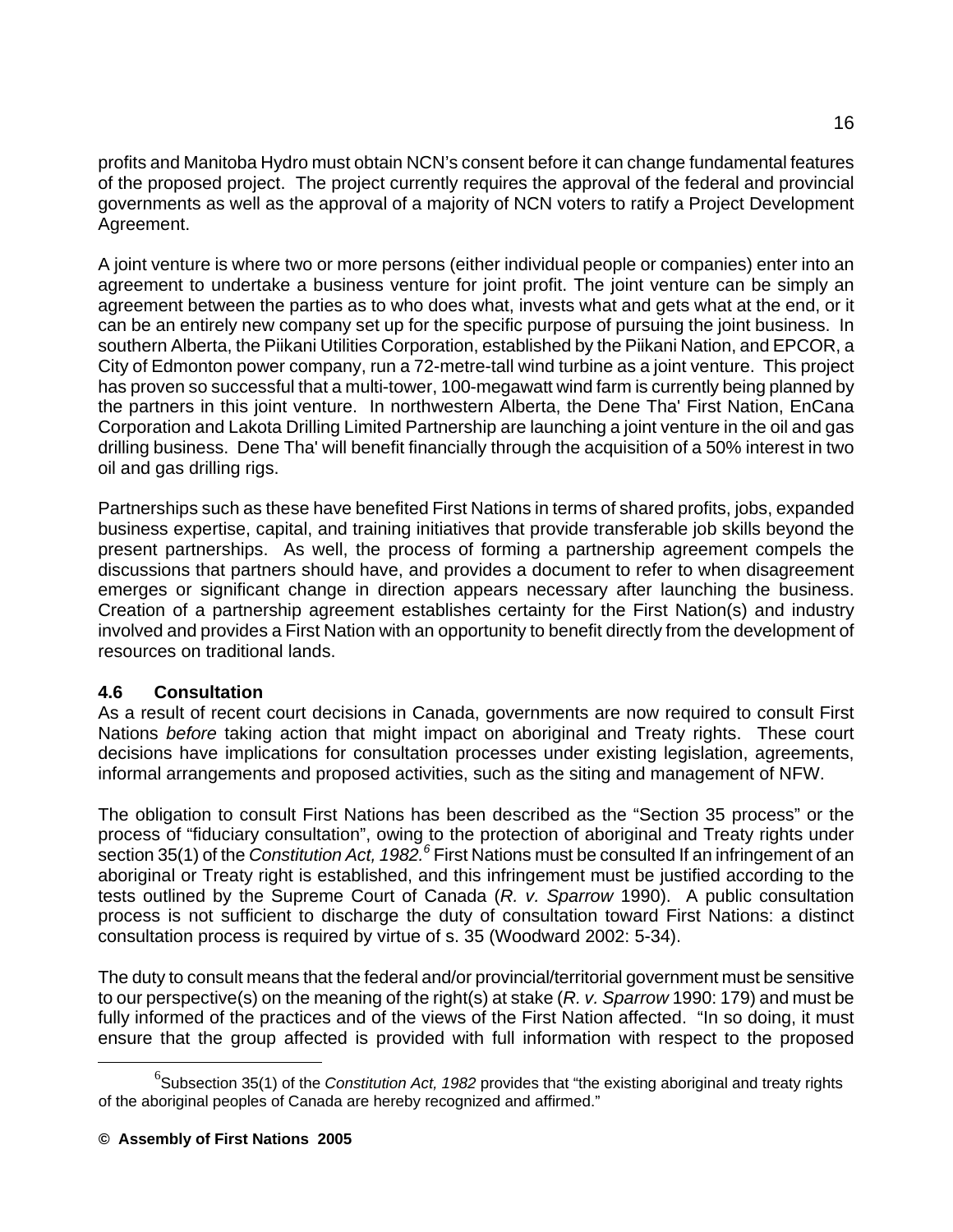legislation or decision and its potential impact with Aboriginal rights." (*Halfway River First Nation v. British Columbia* 1997: 71).

Resource companies may be delegated procedural aspects of consultation and they may be liable if they "act negligently in circumstances where they owe aboriginal peoples a duty of care or if they breach contracts with aboriginal peoples or deal with them dishonestly" (*Haida Nation v. British Columbia* 2004, para. 53-56).

The existence of the obligation to consult does not determine what type of consultation or accommodation must take place. However, in cases where the right is limited or the potential for infringement minor, the only duty on the government may be to give notice, disclose information and discuss any issues raised in response to the notice. In cases where there is a strong case and the potential for infringement is serious, the consultation process may have to be quite "deep" and include "the opportunity to make submissions, for consideration, formal participation in the decisionmaking process and provision of written reasons to show that aboriginal concerns were considered and to reveal the impact they had on the decision. ... The government may wish to adopt dispute resolution procedures like mediation or administrative regimes with impartial decision-makers in complex or difficult cases" (*Haida Nation* 2004, para. 44; Imai 2004).

In situations where a development decision constitutes a "taking up" of lands within the meaning of Treaty, the Federal Court of Appeal has determined that there is no continued Treaty right to hunt on the land taken up for the development; there is no violation of section 35 of the *Constitution Act, 1982*, and therefore no constitutional obligation to consult the affected First Nation (*R. v. Mikisew* 2004). This case is currently being appealed to the Supreme Court of Canada.

In response to the Supreme Court's decisions in *Haida Nation* (2004), *Taku River Tlingit First Nation v. British Columbia* (2004), and the Federal Court of Appeal decision in *Mikisew* (2004), federal government representatives are currently meeting to evaluate and recommend the way in which to proceed with consulting First Nations. In an open letter to First Nations' leaders in Canada, the AFN British Columbia Regional Chief has described the federal government's "unilateral, top-down approach to setting these important guidelines and protocols" as "unacceptable" (Atleo 2005). How the federal government's consultation guidelines are being developed and how they will be implemented will likely influence the consultation process required under Canada's *Nuclear Fuel Waste Act* (NFWA). The NFWA consultation process is the focus of the next section.

## **4.7 The** *Nuclear Fuel Waste Act* **Process**

Under the *Nuclear Fuel Waste Act* (NFWA), the Nuclear Waste Management Organization (NWMO) must propose approaches to the government of Canada for the long-term management of NFW in a study by November 15, 2005.<sup>7</sup> The NWMO must then carry out consultations with the "general public, and in particular aboriginal peoples, on each of the proposed approaches". As well, the NWMO must create an Advisory Council to review and comment on the study, and "reasonable efforts" must be made by the NWMO to ensure that the Advisory Council's membership "reflects expertise in traditional aboriginal knowledge" and "includes representatives

 <sup>7</sup>  $7$ subsection 12.(1) of the NFWA.

 $^8$ subsection 12.(7) of the NFWA.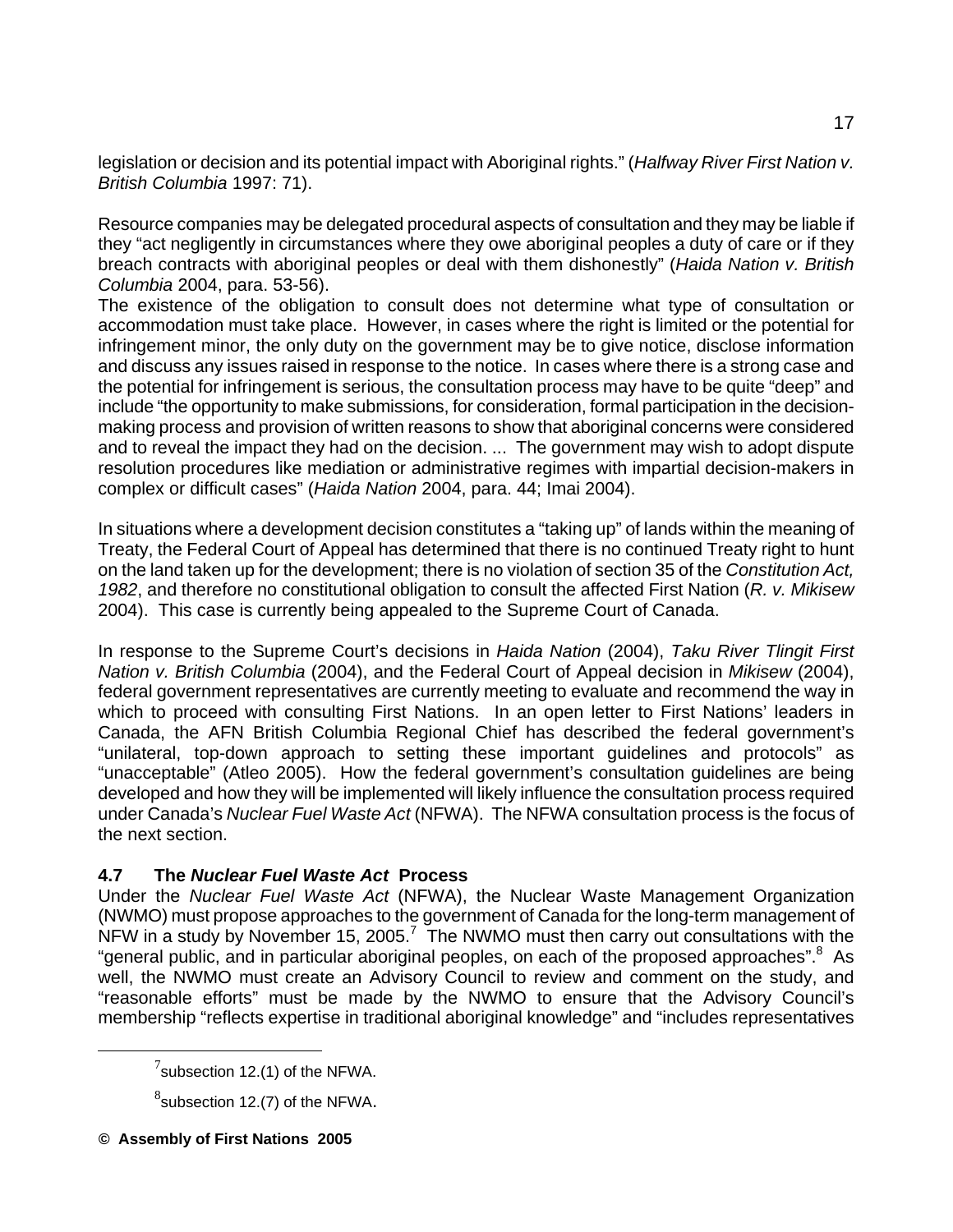nominated by ... aboriginal organizations that are affected because their economic region is specified" for the selected approach.<sup>9</sup>

 <sup>9</sup> section 8. of the NFWA.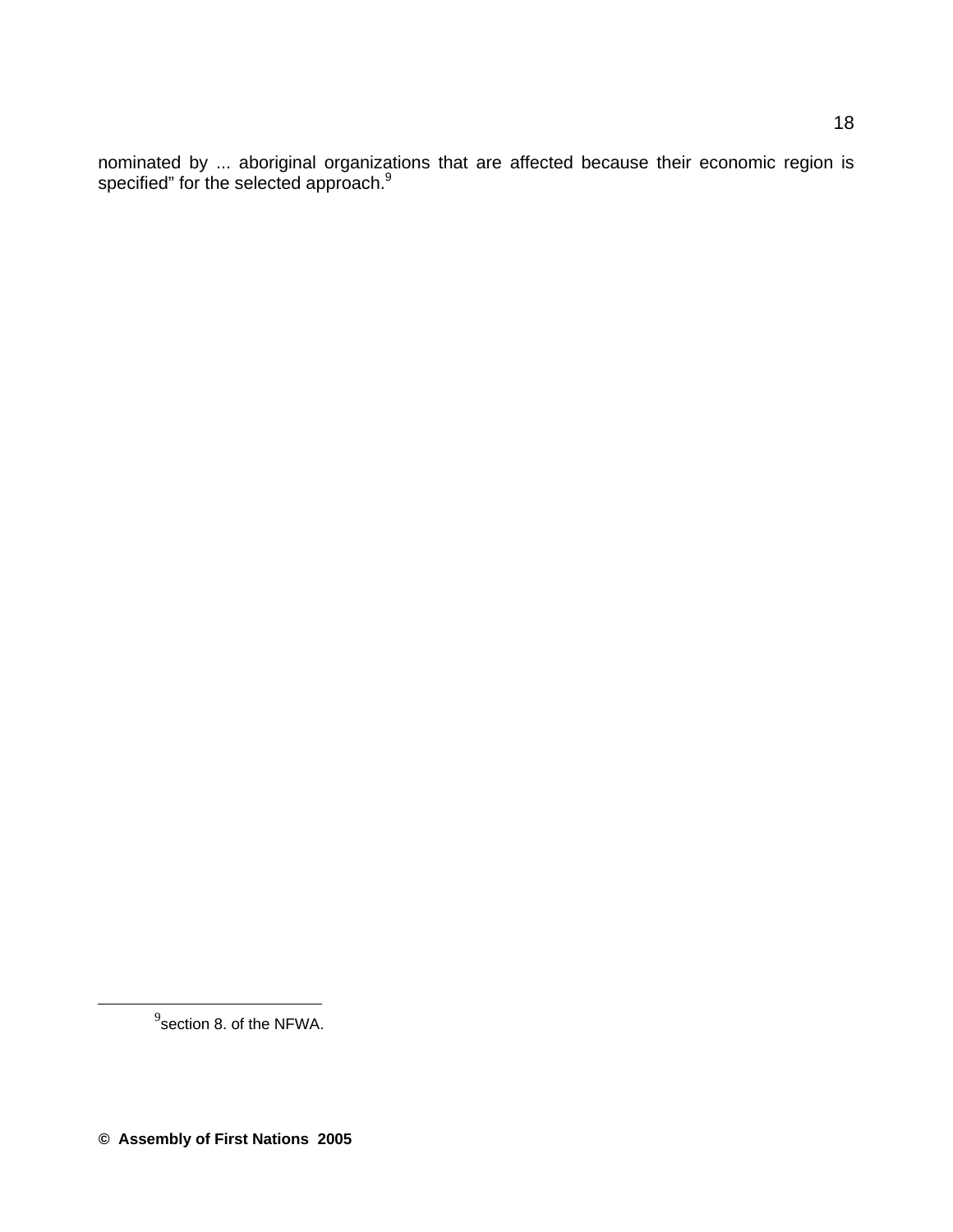In addition, "the Minister may engage in such consultations with the general public on the approaches set out in the study as the Minister considers necessary."10 The Governor in Council is then authorized to make a decision on the choice of approach for long-term NFW management to be implemented by the NWMO.<sup>11</sup> If the NWMO "is unable, for technical reasons beyond its control, to implement the approach that was selected by the Governor in Council", the NWMO must propose a new approach, solicit the comments of the Advisory Council and begin the consultation process again.<sup>12</sup>

This approach to consultation was criticized by the AFN in a November 2001 presentation to the Parliamentary Standing Committee on Aboriginal Affairs, Northern Development and Natural Resources on Bill C-27, the *Nuclear Fuel Waste Act* (AFN 2001). The AFN recommended that a provision be made in the NFWA to provide resources to First Nation governments and organizations to facilitate our participation on the Advisory Council, including support for research and discussion. AFN also recommended that traditional territories of First Nations be included in section 8.(2)(c), 12.(3) and 12.(4), as economic regions may or may not coincide with the traditional territories of First Nations. These recommendations were not accepted by the Committee.

The NWMO study is currently in its third and final year of development, and the organization wants to ensure that "aboriginal ideas, insights, wisdom and values are factored into the final NWMO recommendation to government" (NWMO 2005). Several "Nuclear Fuel Waste Dialogue" processes have been ongoing which involve aboriginal organizations at national, regional and local levels.<sup>13</sup> In developing the AFN dialogue, the AFN has explicitly stated that the process is viewed

 $11$ section 15. of the NFWA.

 $12$ section 20. of the NFWA.

 $13$ National organizations currently conducting dialogue processes are: AFN, the Inuit Tapiriit Kanatami, the Metis National Council, the Congress of Aboriginal Peoples, the Native Women's Association of Canada and the Pauktuutit Inuit Women's Association; regional/local organizations are: Atlantic Policy Congress of First Nations Chiefs (APC), Eabametoong First Nation, Fort Hope, Ontario, East Coast First People's Alliance, Ontario Métis Aboriginal Association (Ontario affiliate of CAP), Sakitawak Metis Society, Northwestern Saskatchewan and the Western Indian Treaty Alliance (WITA).

 $10$ subsection 14.(1) of the NFWA. "Minister" means the federal Minister of Natural Resources or such member of the Privy Council for Canada as the Governor in Council may designate as the Minister for the purposes of the NFWA.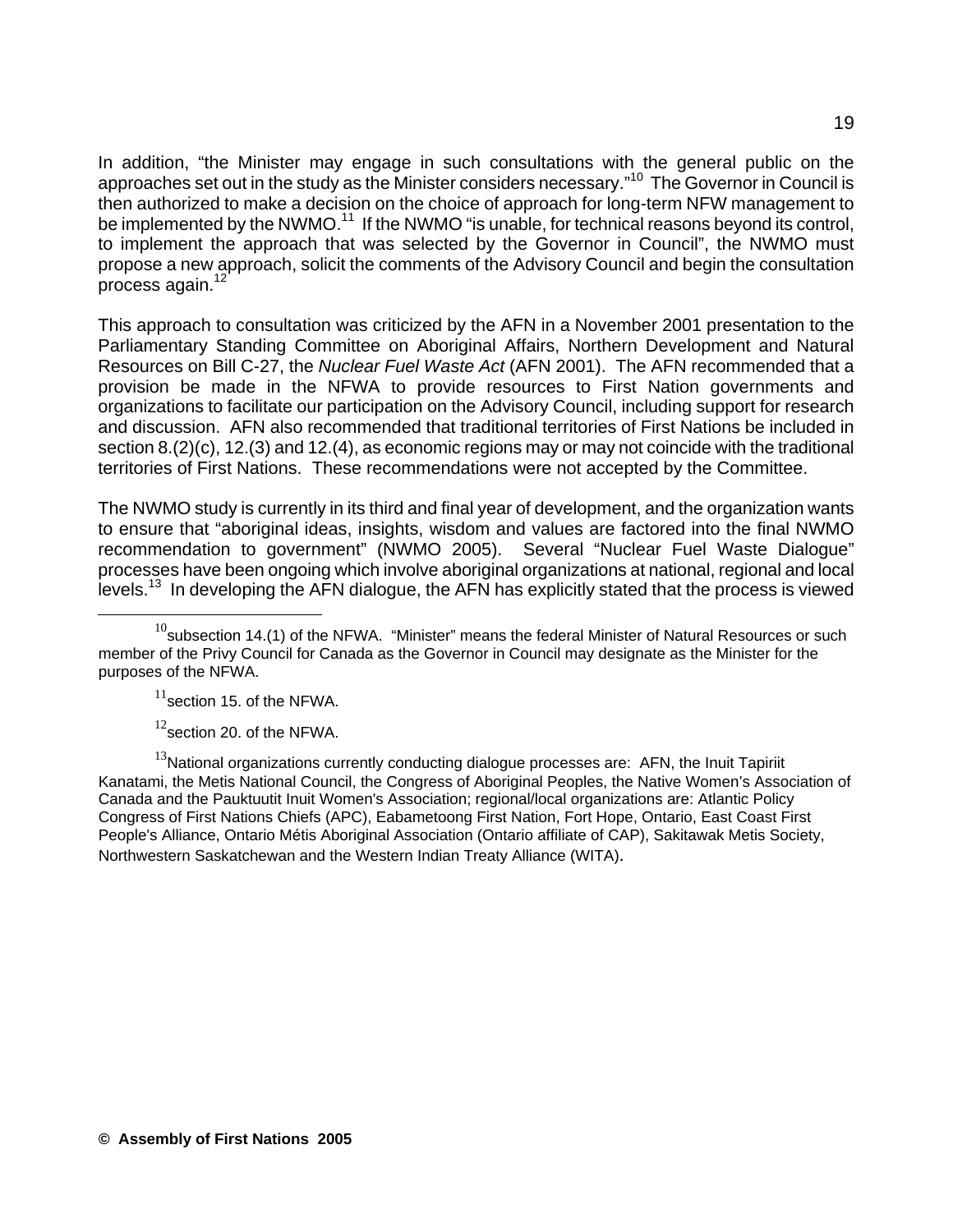as a "dialogue" to avoid confusion with "consultation". The objectives of the AFN dialogue on NFW management are to raise awareness about the issue and build capacity for First Nations to engage on this issue, not to consult on behalf of First Nations. "As always, individual First Nations will retain decision-making authority when, or if, a nuclear waste management facility is proposed for their area" (AFN 2004a).

However, First Nations are deeply concerned that when decisions regarding NFW management are made that affect traditional lands, First Nations will not have had an equal say in the decisionmaking process. Some participants in the dialogue process indicated that a veto power was needed "to ensure that they can protect their lands from irreparable damage" (AFN 2005).

Academics of the nuclear fuel industry have also criticized the "position, place, and timing" of consultation in the NFWA process: "The contribution of First Nations ... should not be cast solely in terms of traditional knowledge and values. It seems to us that this perspective is paternalistic. Perhaps more than any other group in Canada, First Nations have been affected by and have lived with the impacts of the nuclear industry. We have much to learn from them besides the aboriginal sense of responsibility or their relationship with the natural environment. ... We strongly suggest following the lead of recent supreme court rulings and seriously considering the experiences and judgements of First Nations groups (especially those with experience with the nuclear fuel cycle) to be as important as the perspectives of the nuclear industry." (Murphy, Stanley and Kuhn 2004).

#### **5.0 HOW WE EXPECT OUR ENVIRONMENTAL ISSUES TO BE ADDRESSED: SUMMARY AND CONCLUSIONS**

This paper has shown that there are significant environmental concerns among First Nations in Canada and serious deficiencies in many of the approaches being used to address these concerns. This section considers the ways we expect our concerns to be addressed, either directly or through initiatives that empower us to manage our own affairs. Much of the discussion that follows is generalized: the expectations of First Nations are as varied as the issues we face and as diverse as our historical, cultural, political, geographic and economic circumstances. There are, however, some common principles that are acknowledged by First Nations, some of which are presented in Section 4.1, above, and some of which are explored here in an effort to frame our involvement in the NFW management issue and to guide those who engage us in addressing our environmental issues.

The environmental issues highlighted in this report are not unique to First Nations; non-First Nation peoples are equally affected by such issues as water quality, contaminants, climate change, mining, smelting, timber harvesting and pulp and paper production. However, what is unique to First Nations is that we are self-determining, sovereign nations with constitutionally-protected rights to use and enjoy our traditional lands. Each First Nation has its own customary law, and each First Nation decides for itself the best way to approach its environmental issues.

There can be no assumption that if First Nations share similar environmental issues, we must act together in addressing these issues. This is a decision that only the affected First Nations can make. Government and industry must be aware that there is no simple or "secret" way to consult First Nations; there is no consultation "checklist" that can be completed and applied to all First Nations. "Public" and "pan-aboriginal" consultation processes are not enough to discharge the constitutional obligation toward our peoples. Consultation processes must be community-based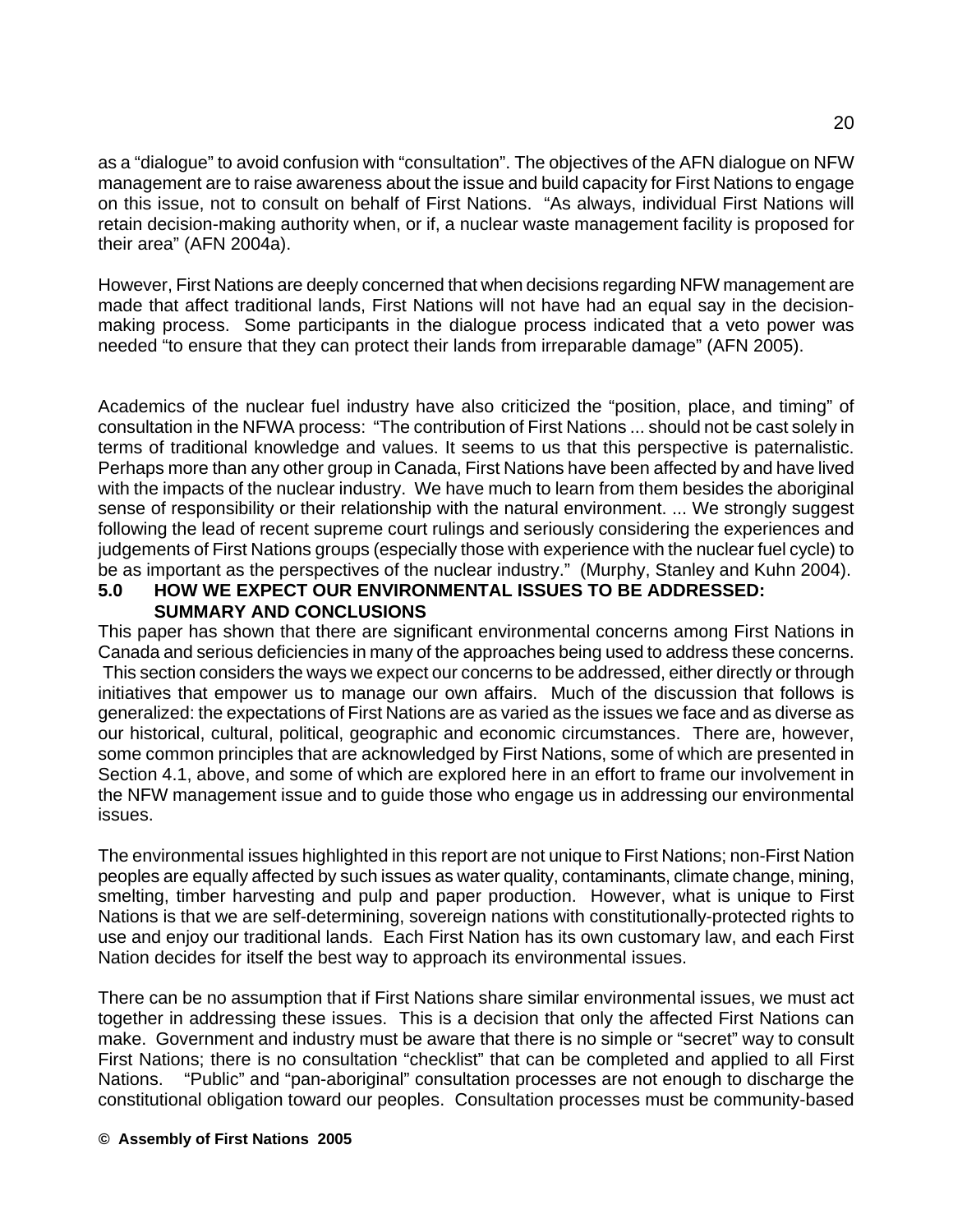and community-paced to be legitimate and effective.

We are encouraged by recent court decisions that call for meaningful and enforceable consultation processes, but are distrustful of the way in which the government is attempting to define these processes. As part of these consultation processes, we would insist (among other things) that we are able to obtain and review all available information, that we have an opportunity to fully consult with our communities, that we are provided realistic timelines for response, adequate funding and in-house expertise, and that we are participating in a partnership of equals from the outset. We do not wish to be "co-opted" and enter into arrangements that create processes and institutions into which our participation is channelled. We require a "hand up", not a "hand-out": capacity development is about helping us help ourselves.

First Nations have also indicated that any development proposal that potentially affects our traditional lands must be assessed in terms of its cumulative effects and must proceed according to the principle of precautionary action. This direction is consistent with our holistic view of the environment and our duty to consider the welfare of our future generations. Assessment processes must also involve an examination of the full range of alternatives, including no action. Our responsibility to care for the land the way our ancestors taught us extends far beyond the conduct of project-specific assessments of risk and benefit and cause and effect relationships.

Our inherent authority to control our lands and resources must be recognized to extend beyond initiatives that empower us to develop approaches that supplant existing federal and provincial/territorial ones. Exceptions exist among a few First Nation governments that have negotiated legislation and settled comprehensive claims that have allowed these First Nations to constitute their own governments under federal and provincial authority other than that delegated through existing legislation. However, for many First Nations in Canada, new approaches, or approaches in new areas must be acknowledged and accommodated.

Within the limits imposed on our inherent authority, financial resources and capacity to care for our lands, we have managed to deal with what may seem like an overwhelming number of environmental issues to most people. We are resourceful and have used the "tools" that are available to us in this constrained environment. However, the limits, or challenges that we face have precluded us from fully resolving our environmental issues. Often, we are at a comparative disadvantage: we do not have a complete "toolkit" or enough resources to access the tools, information and skills we need to be on equal footing with the public and private sectors and other select groups. As well, capacity development initiatives must be accompanied by guarantees from government and/or industry that this capacity will actually be used.

Most importantly, First Nations require assurances that our contributions during consultative processes will influence decisions and outcomes. First Nations also seek to be engaged with integrity and dignity, and with respect for and recognition of our rights, inherent authority and traditional lands. We must be dealt with in good faith and with the intent to uphold our rights, respect our beliefs, recognize our authority and protect our lands. We need far more than "glowing government propaganda and industrial public relations" (Hume 2005). Governments and industry must learn to listen as well as talk, and must involve us at every level of decision-making. We must be permitted to share our intimate knowledge of our environments: these are our homelands. A trust relationship, mutual respect and common ground must be defined before any deals can be made.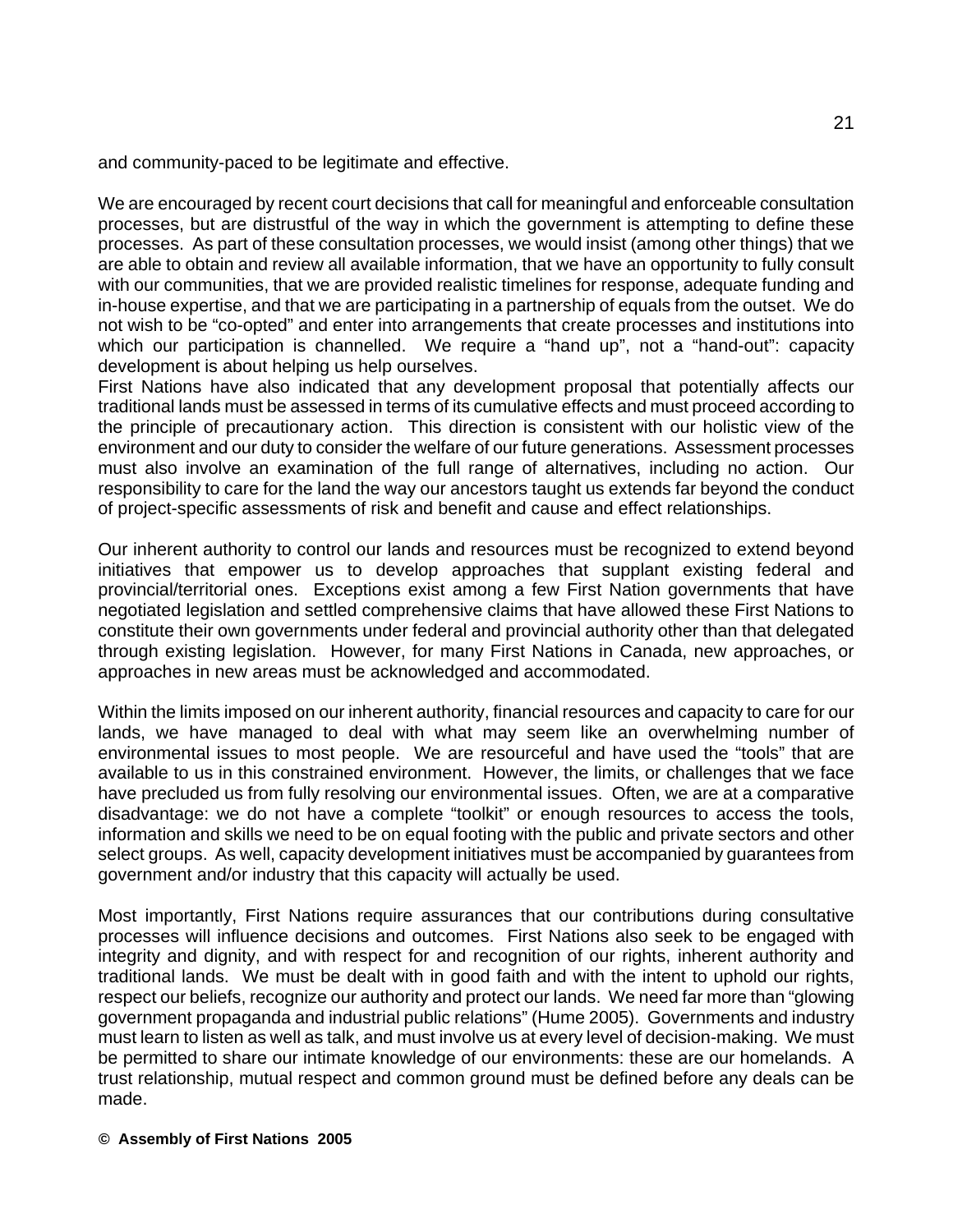If the citizens of a First Nation were asked to inventory past and present environmental issues of concern, the long-term management of nuclear fuel waste would likely not be mentioned. This is simply because the long-term management of NFW in Canada is still a concept, and the capacity and limited resources that First Nations do have are typically dedicated to addressing existing environmental issues. When the long-term management of NFW becomes a reality for our people and lands, this issue will be approached with the same resourcefulness we are accustomed to in addressing the environmental issues we already face.

## **REFERENCES**

 $\overline{\phantom{a}}$ 

 $\overline{\phantom{a}}$ 

- Alberta Department of Environment
- 2002 *Northern River Basins Study Final Report: Cumulative Effects*. July 9, 2002. Available at http://www3.gov.ab.ca/env/water/nrbs/sect3/sect314.html. [Date accessed 03/15/05].
- AFN [Assembly of First Nations]
- 2005 "Assembly of First Nations Nuclear Fuel Waste Dialogue: Phase II Regional Forums Summary Report". January 31, 2005.
- 2004 "First Nations Nuclear Fuel Waste Dialogue Working Group Meeting Report #1". Submitted to the NWMO, August 19, 2004.
- $\overline{\phantom{a}}$ 2004a "Nuclear Fuel Waste Dialogue". Fact sheet prepared by the Assembly of First Nations Environment Secretariat. May 2004.
- $\overline{\phantom{a}}$ 2001 Presentation to the Parliamentary Standing Committee on Aboriginal Affairs, Northern Development and Natural Resources on Bill C-27, the *Nuclear Fuel Waste Act.* November.
- 1996 "Strategy Options for First Nations Leadership to Catalyze Sustainable Energy Opportunities in Isolated-Grid First Nations' Communities". Ottawa: AFN.

Asp, Chief Jerry

2004 Presentation to the Aboriginal Mining Workshop of the Mines and Minerals Convention. Winnipeg: Manitoba Industry, Economic Development and Mines. November 19, 2004.

Atleo, BC Regional Chief Shawn (A-in-chut)

2005 Letter to First Nations Leaders, re: Rejecting the Government of Canada's Screening of the Haida/Taku Supreme Court Decision to Consult and Accommodate First Nations. AFN British Columbia Region. February 11, 2005.

Cameco Corporation

2004 "Protecting the Environment". Available at http://www.cameco.com/social\_responsibility/environment/awg.php [Date accessed 24/11/04].

Campbell, Tracy

- 1996 "Co-management of Aboriginal Resources". Information North, Vol 22, no.1 (March 1996), Arctic Institute of North America.
- **© Assembly of First Nations 2005**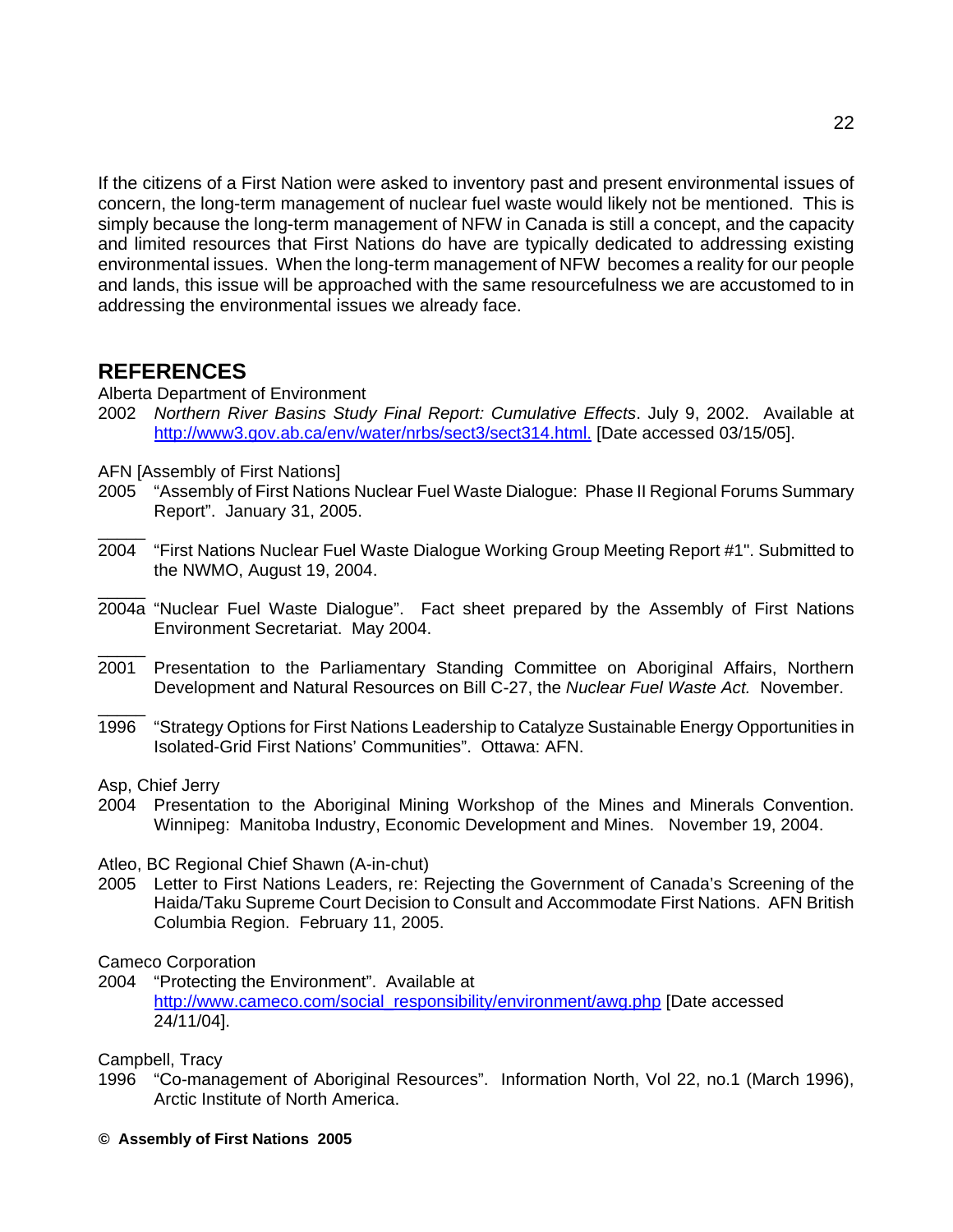CEAA [Canadian Environmental Assessment Agency]

1998 *Nuclear Fuel Waste Management and Disposal Concept: Report of the Nuclear Fuel Waste Management and Disposal Concept Environmental Assessment Panel.* Ottawa: Minister of Public Works and Government Services.

Canziani, Dr. Osvaldo F. and Dr. Luis Mata

2004 "The fate of indigenous communities under climate change". Paper presented to the United Nations Framework Convention on Climate Change. Buenos Aires, October.

Churchill, Ward

2002 *Struggle for the Land: Native North American Resistance to Genocide, Ecocide, and Colonization*. San Francisco: City Lights Publishers.

Courchene, Elder Elmer

2004 Comments made at an AFN Environmental Stewardship Directorate Chiefs' Panel on the Environment, September 2004, Winnipeg. Quoted in "Chiefs Panel on the Environment – Charting a course for the future", *AFN Echo*, Vol. 1 No. 3 November/December 2004.

First Nations Alliance 4 Land Management

2005 "Frequently asked questions". March 8, 2005. Available at http://www.fna4lm.ca/FAQ.htm [Date accessed: 03/12/05].

Goldstick, M.

1987 *Wollaston: People Resisting Genocide*. Montreal: Black Rose Books.

*Guerin v. R*., [1983] 1 C.N.L.R. 20; [1984] 6 W.W.R. 481 (S.C.C.) [Fed.].

*Haida Nation v. British Columbia* (Minister of Forests), 2004 S.C.C. 73.

*Halfway River First Nation v. British Columbia* (Ministry of Forests), [1997] 4 C.N.L.R. 45 (B.C.S.C.), affirmed [1999] 4 C.N.L.R. 1 (B.C.C.A.).

#### Haugh, Alison

1994 *Balancing Rights, Powers and Privileges: A Survey and Evaluation of Natural Resource Co-Management Agreements Reached by the Government and First Nations of Manitoba*. Winnipeg: Faculty of Graduate Studies, University of Manitoba.

Health Canada

2003 Cumulative Effects of Toxic Substances. Toxic Substances Research Initiative. December 8. Available at http://www.hc-sc.gc.ca/hecs-sesc/tsri/cumulative.htm [Date accessed 03/15/05].

Hudson Bay Programme

1995 *Traditional Ecological Knowledge of Environmental Changes in Hudson and James Bays*. Part 1. Environmental Committee of Sanikiluaq and Municipality of Sanikiluaq.

Hume, Stephen

2005 "Elders with e-mail -- government and industry take note". The *Vancouver Sun*, February 5,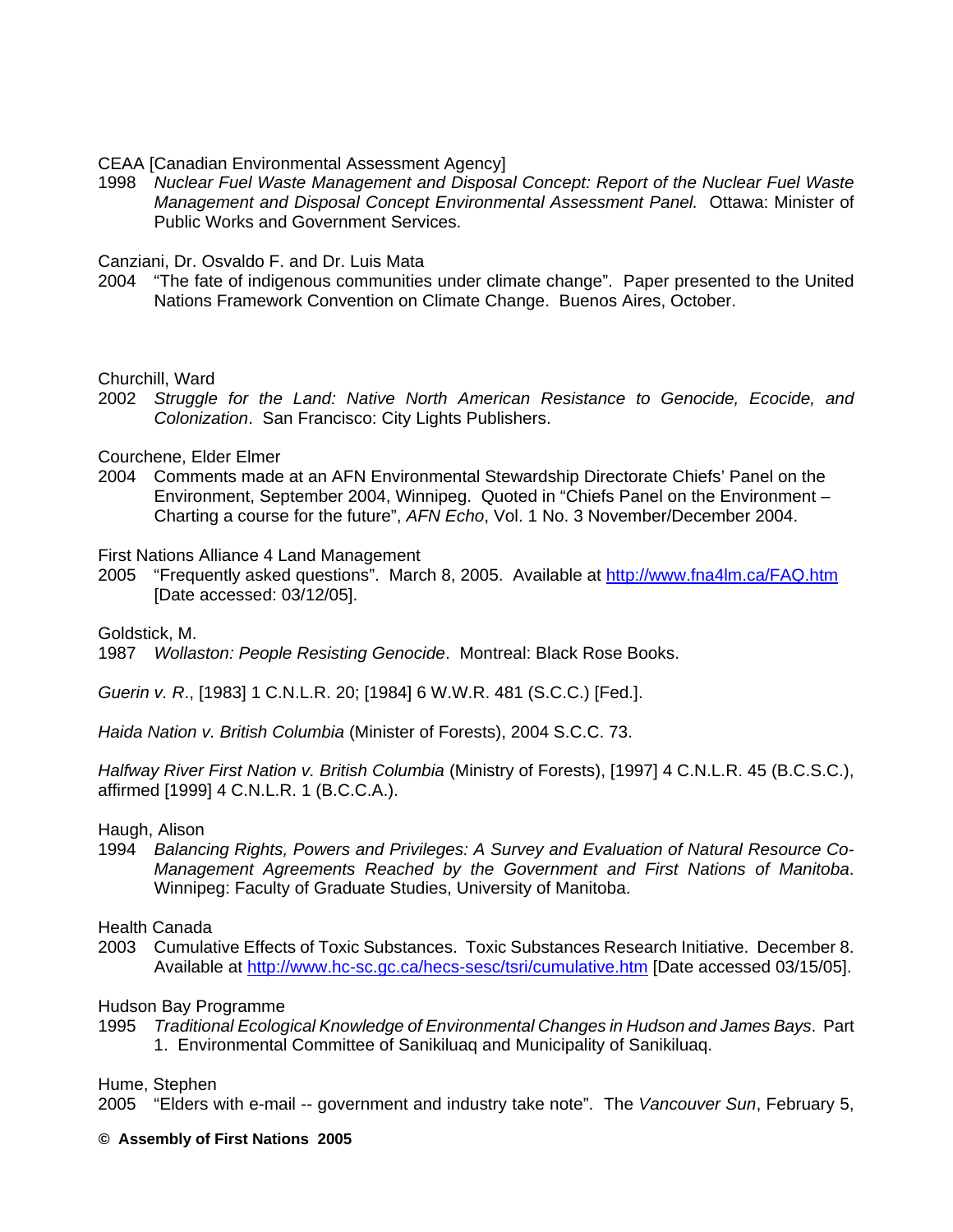2005.

Iisaak Forest Resources

2004 "Iisaak Forest Resources". Updated July 3, 2004. Available at http://www.iisaak.com/. [Date accessed 02/28/05].

Imai, Shin

\_\_\_\_\_

2004 "Last Minute Supplement: Haida Nation and Taku River", in S. Imai, *2005 Annotated Indian Act and Aboriginal Constitutional Provisions*. Toronto: Thomson Canada Limited.

INAC [Indian and Northern Affairs Canada]

- 2004 "Frequently asked Questions: First Nations Land Management Initiative." Updated 2004-04-23. Available at http://www.ainc-inac.gc.ca/nr/prs/j-a2003/02282abk\_e.html [Date accessed 03/12/05].
- 2004a "Target Result 1: Develop and implement Indian and Inuit Affairs Program Environmental Stewardship Strategy" in Indian and Northern Affairs Canada and Canadian Polar Commission Report on Plans and Priorities 2004-2005. Available at http://www.tbs-sct.gc.ca/est-pre/20042005/INAC-AINC/INAC-AINCr4501\_e.asp. Updated 2004-09-17. [Date accessed 03/02/05].
- \_\_\_\_\_ 2004b "Indian And Northern Affairs Canada is Proud to Contribute to the Economic Development of Aboriginal Communities in Quebec". Available at http://www.ainc-inac.gc.ca/qc/ps/dev/txt\_e.html Updated 2004-05-13. [Date accessed 03/14/05].
- $\overline{\phantom{a}}$ 1997 "Evaluation of DIAND's Lands Management Program". Updated 2004-04-23. Available at http://www.ainc-inac.gc.ca/pr/pub/ae/ev/94-16 e.html [Date accessed 03/12/05].

Kenny-Gilday, Cindy

2001 A Village of Widows. Available at http://arcticcircle.uconn.edu/SEEJ/Mining/gilday.html [Date accessed 24/11/04].

Lewis, T.

2004 "Exploration Business and Opportunities for Aboriginal Communities". Presentation on behalf of Anglo American Exploration (Canada) to the Aboriginal Mining Workshop of the Mines and Minerals Convention. Winnipeg: Manitoba Industry, Economic Development and Mines. November 19, 2004.

Manitoba Clean Environment Commission

- 2003 Pimicikamak Cree Nation Motion respecting the Wuskwatim Generation and Transmission Project. July 28, 2003. Available at http://www.gov.mb.ca/conservation/envapprovals/registries/wuskwatim/ [Date accessed 02/28/05].
- MKO [Manitoba Keewatinook Ininew Okimowin]
- 2005 "Revenue Sharing, Benefit Sharing and Resource Access Arrangements: The East-West Power Grid". Issue sheet presented to Minister Andy Scott, National Biennial Convention, Ottawa
- **© Assembly of First Nations 2005**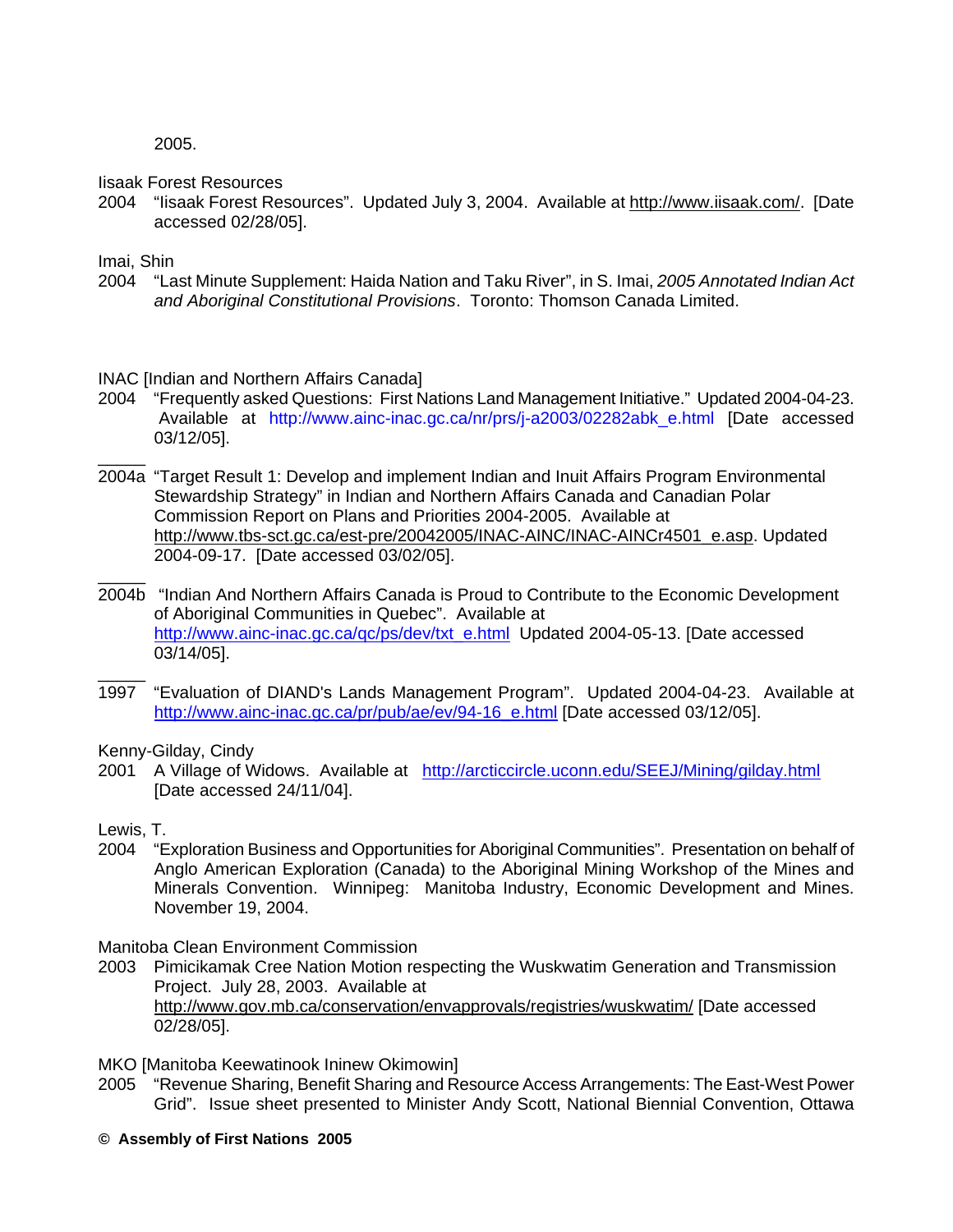Congress Centre. March 3, 2005.

Metecheah, Chief Bernie and Councillor Bobby Jackson [Halfway River First Nation]

2001 "Halfway River First Nation Prevents Access Along North Road to Protect Sacred Hunting Areas". Press Release. August 13, 2001. Available at http://www.ubcic.bc.ca/halfway.htm and www.kahtou.com/images/halfwayriver.html [Date accessed 02/28/05].

Moore, Mik

1993 "Coalition Building Between Native American and Environmental Organizations in Opposition to Development." Organization and Environment 11 (3): 287-313. Quote originally cited in Verhovek, S.H. "Power struggle." The New York Times Magazine 12 January 1992: 20-23.

Murphy, Brenda, Anna Stanley and Richard Kuhn

2004 Letter to the NWMO, re: Asking the Right Questions - The Future Management of Canada's Used Nuclear Fuel (NWMO Discussion Document 1). February 26, 2004. Available at http://www.nwmo.ca/adx/asp/adxGetMedia.asp?DocID=517,351,86,21,1,Documents&Media ID=1156&Filename=NWMO\_response.doc. [Date accessed 03/10/05].

NWMO

\_\_\_\_\_

- 2005 "11. Aboriginal Dialogues", specific objectives 3 and 4. Updated February 9, 2005. Available at http://www.nwmo.ca/Default.aspx?DN=1002,988,20,1,Documents [Date accessed 02/28/05].
- 2004 "Mandate". Updated January 16, 2004. Available at http://www.nwmo.ca/Default.aspx?DN=41,18,1,Documents [Date accessed 02/28/05].

Northern Climate Exchange

1999 "Fact sheets on Climate Change". Available at http://www.taiga.net/top/climatechange.html. [Date accessed 24/11/04].

O'Connor, D.

2001 *Walkerton Report*. Ministry of the Attorney General. Toronto: Publications Ontario.

Penn, Alan

1993 "Potential Methyl Mercury Contamination in the Three Gorges Reservoir", in Margaret Barber and Gráinne Ryder (eds.), *Damming The Three Gorges: What Dam Builders Don't Want You To Know*. London and Toronto: Earthscan.

Petten, C.

2004 "Clearwater roadblock draws attention to the issues". *Saskatchewan Sage*. September.

Pinkerton, Evelyn (ed.)

- 1989 "Introduction", in E. Pinkerton (ed.), *Cooperative Management of Local Fisheries*. Vancouver: University of British Columbia Press.
- *R. v. Marshall* [1999] 3 S.C.R.
- *R. v. Sparrow*, [1990] 3 C.N.L.R. 160.

*R. v. Mikisew*, [2004] F.C.A. 66.